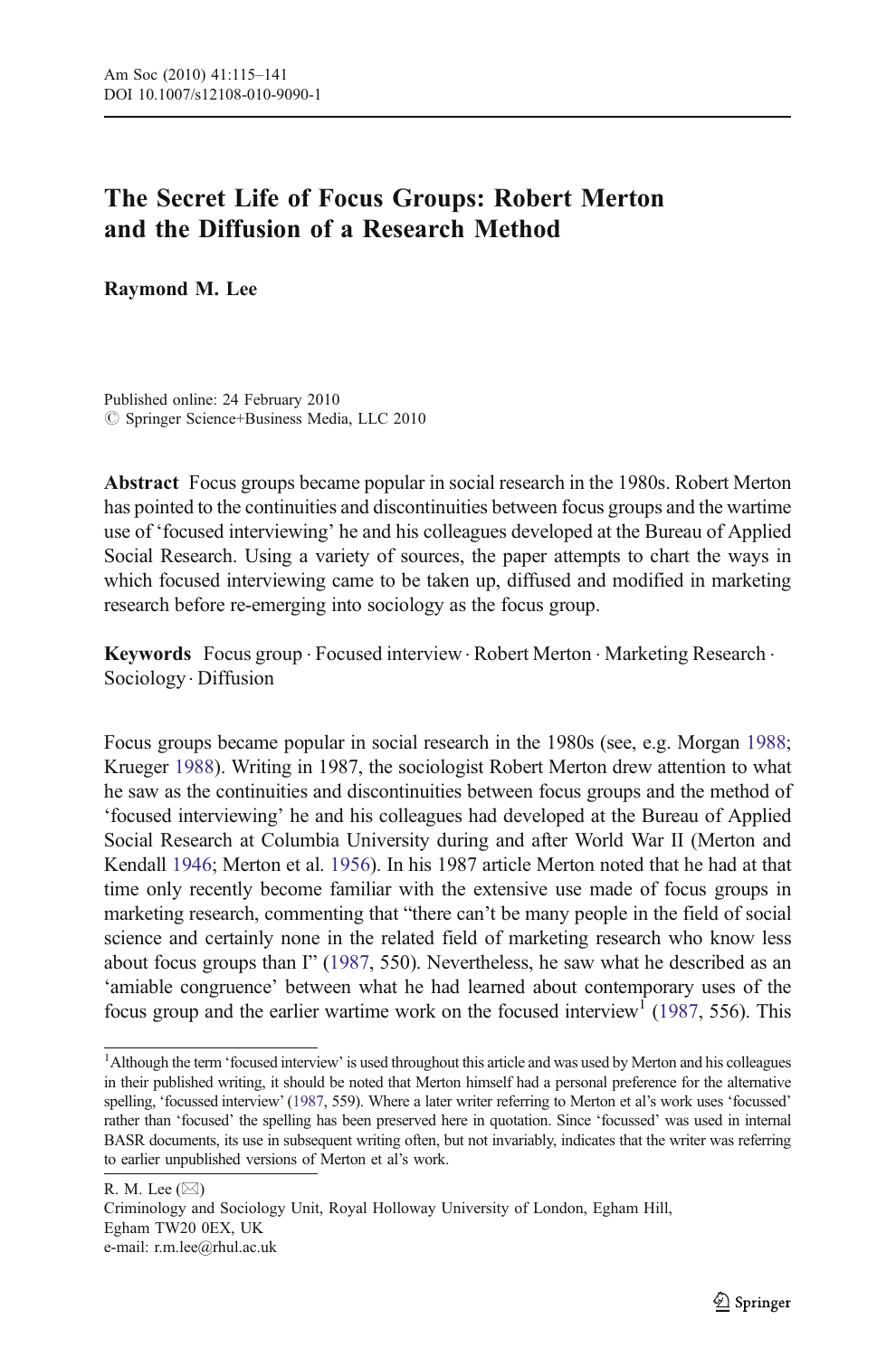congruence also presented Merton with what he regarded as an opportunity "to combine a newly emerging interest in the origins and rapid growth of focus-group research with [his] lifelong interest in identifying various patterns in the emergence and transmission of knowledge, particularly in the diffusion of knowledge from one socio-cultural world to another"  $(1987, 551)^2$ .

Merton distinguishes between 'intellectual continuity' and 'historical continuity' in tracing the reception of a particular idea (1987, 558). The former refers to the similarity or degree of resonance between particular ideas and/or practices, while the latter refers to the social and cultural processes that actually link them over time. Merton notes that the intellectual continuity between ideas often becomes blurred through a process he refers to as 'obliteration by incorporation' (see, e.g., Merton 1979). As a particular idea diffuses there is a tendency for its originator to become forgotten as later writers associate it with their more immediate and familiar predecessors. Merton clearly felt that, as far the focused interview was concerned, obliteration by incorporation had already occurred within sociology. He points out that those sociologists who in the 1980s championed the use of focus group methods (see, e.g. Morgan and Spanish 1984) made little or no mention of the earlier work by Merton and his colleagues on focused interviewing. If this was the case in sociology, Merton suggests, it would be also reasonable to expect obliteration to have occurred in other fields, such as marketing research. Nonetheless, he concludes, in the absence of empirical research on the topic, it would be difficult to assess the likely continuities and discontinuities, intellectual and historical, between the focused interview as it was originally developed and later focus group practice<sup>3</sup>.

Merton suggests that the relationship between focused interviewing and focus groups might well serve as a strategic research site for the diffusion of an intellectual innovation of a "modest, delimited, and readily identifiable kind" (1987, 562). He also notes that investigation of such diffusion would be amenable, among other approaches, to citation analysis. Following Merton's suggestion, this paper examines the reception of Merton et al's. (1956) book<sup>4</sup> The Focused Interview by means of a citation context analysis. Using a variety of online sources, it also attempts to chart the ways in which their work came to be taken up, diffused and modified in marketing research. No attempt will be made to provide a detailed history of the initial development of the focused interview. David Morrison has discussed the

<sup>&</sup>lt;sup>2</sup> Merton had explored these aspects of intellectual diffusion for the concept of 'serendipity' in a longunpublished work written with Elinor Barber (Merton and Barber 2004) and playfully in his (1965) book On the Shoulders of Giants which traces the origins of the aphorism "If I have seen farther, it is by standing on the shoulders of giants" usually attributed to Isaac Newton.<br> $3$  Merton and his colleagues saw focused interviewing as a general approach applicable to a range

of situations. While their book contained a chapter on interviewing groups, this was largely seen as a special case to which the more general procedures and techniques set out by the authors could be applied. As Merton comments, "We never used the term 'focus group'—at least not as I recall ..." (1987, 563).

<sup>4</sup> There was a gendered division of labour at the Bureau of Applied Social Research (Rossiter 1995). Some familiar with the Bureau, like David Riesman (Lee 2008a), were more aware of this than others, (see, e.g., Sterne (2005) on C. Wright Mills). The precise nature of the collaboration between Merton and Kendall and Fiske is unclear. For some passing comment, see Merton (1998, 169; 208). Merton seems to have been scrupulous in crediting his co-workers.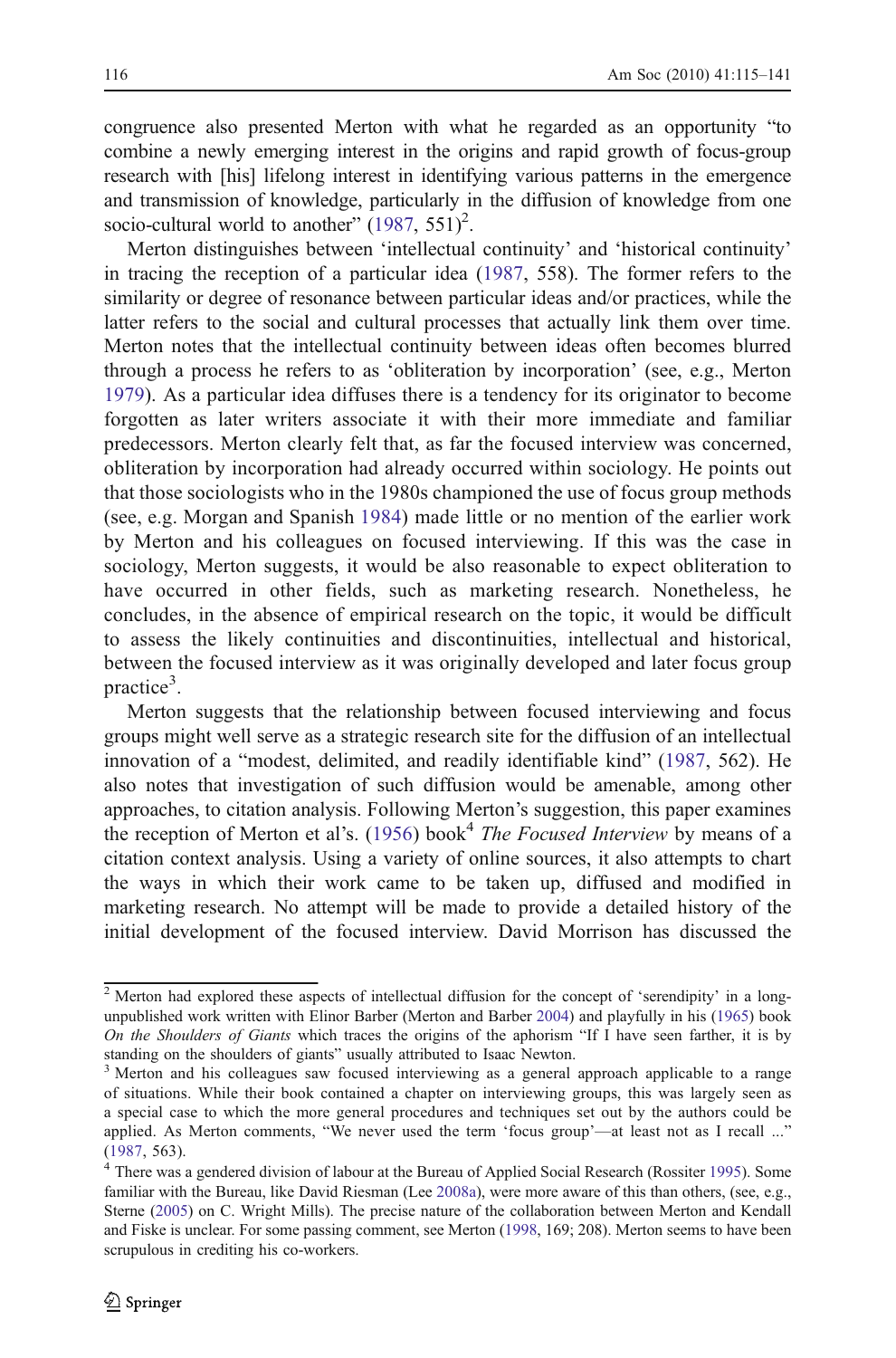history and context of focused interviewing at length (1998), and the topic has been discussed in Merton's own writing (Merton 1987, 1998). However, it might be helpful to provide some context.

It might seem strange that Merton, who even in the 1940s was developing a substantial reputation as a theorist, and who was working in an otherwise rather quantitative environment at the Bureau of Applied Social Research at Columbia University, should be involved in developing a method of interviewing that was essentially qualitative in character. By the 1930s governments had begun to regard morale as an important element in the planning and prosecution of war (Osborne and Rose 1999). The ability to sustain morale depended on a knowledge and understanding of its level in the population, and of the factors that affected it. This, in turn, implied establishing means by which morale could be assessed, and the developing technologies of opinion polling and research provided just such a means. Turner and Turner (1990) point out that morale was a particularly salient issue in the United States as war began to engulf Europe, given the legacy of resistance to America's entry into the First World War. When the United States did enter the war in 1941, a variety of agencies were set up to use opinion research methods to study military and civilian morale, both within the United States and outside it (Converse 1987, especially Chapter 5). One of these agencies was the Research Branch of the US Army's Division of Morale (later the Information and Education Division), directed by Samuel Stouffer, the work of which formed the basis for the famous four-volume study, *The American Soldier* published after the war. Robert Merton acted as a consultant to the Research Branch<sup>5</sup>. It was during this period that the focused interview was originally developed.

Merton was himself a skilled interviewer. He had "spent more time than I care to remember during the summer of 1932 when I was a graduate student at Harvard, helping to keep myself alive by working on a WPA project devoted to interviewing just about all the hoboes and homeless men and women that could be located in the Boston area" (1987, 553). As Stinchcombe (1975) points out, much of Merton's work focuses on situations involving a choice between socially institutionalised alternatives, and with the possibility of ironic and/or latent consequences flowing from whatever choice is actually made. One aspect of this approach is the necessity of understanding the 'definition of the situation' or the 'frame of reference' individuals bring to a situation, concepts Merton drew directly from W. I. Thomas and George Herbert Mead respectively. It was this that made a form of interviewing focusing on the respondent's 'personal context', and capable of eliciting subjective understandings of specific social situations important to Merton's overall project. Interviewing was also seen as valuable because it could form a basis for asserting that the consequences of some action were unanticipated. In addition, interviewing could throw up unexpected findings<sup>6</sup>.

<sup>5</sup> Simonson (2005) notes that even before the war Merton had developed an interest in propaganda, an interest accelerated for him, given his Jewish ancestry, by a trip to Austria and Germany in 1937.

<sup>&</sup>lt;sup>6</sup> The ability to point to unexpected findings had an important rhetorical purpose. It could be used to undermine the criticism that the findings of sociological research were commonsensical.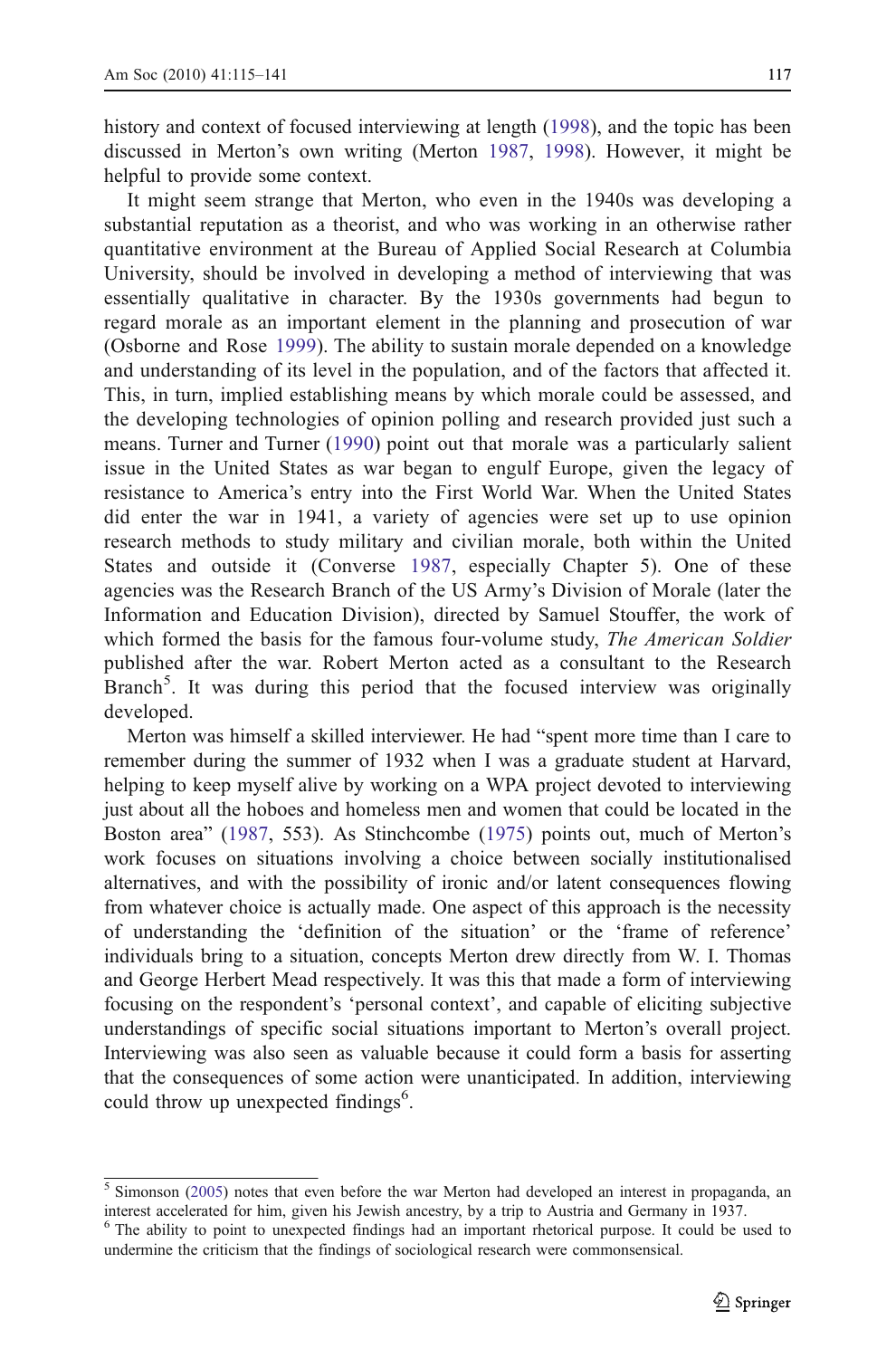## Reception of The Focused Interview

There is by now a very extensive body of work devoted to the study of citations in scholarly literature<sup>7</sup>. One common approach, 'citation context analysis' (Small 1982), involves scrutiny of the text immediately surrounding citations usually as the basis for locating the citation within some system of classification. A plethora of such classification schemes now exists (see e.g. Moravcsik and Murugesan 1975; Chubin and Moitra 1975; Mizruchi and Fein 1999; Hanney et al. 2005; Golden-Biddle et al. 2006). Although they vary a great deal in their detail, most such schemes, as Small points out, distinguish citations of a relatively 'inconsequential' kind from those making more substantial reference to a cited work. Typically, too, positive references are distinguished from negative ones, and putative uses of the cited work in the citing article are identified.

A number of studies have used the content of citations to study the reception of particular authors and their work. Anderson (2006) has looked at how a number of the concepts found within Karl Weick's (1969, 1979) The Social Psychology of Organizing have been differentially used within the field of organization studies, while in a similar vein Mizruchi and Fein (1999) have examined the fate of a classic article in organisational theory by DiMaggio and Powell (1983). Lounsbury and Carberry (2005) have examined how patterns of citation by organisational scholars to Max Weber's work have shifted over time in ways that increasingly accord Weber honorific status at the expense of his conceptual contribution. To date, however, attention has been focused on theoretical work; citation content analyses of methodological works are notable for their absence.

Over a number of years Merton had a close association with Eugene Garfield, founder of the Institute for Scientific Information and originator of the Science Citation Index and the Social Science Citation Index (Garfield 2004). As a tribute to Merton, Garfield has made publicly available on his website bibliometric data on Merton's writings<sup>8</sup>, including citations to Merton et al's book The Focused Interview. In what follows, citations to Merton et al (1956) are used to look at the academic reception of their work between 1956 and 1977. Merton et al's work continues to be cited, of course, after 1977. The relatively early cut-off point was deliberately chosen, however, to encompass a period before focus groups became popular in sociology.

According to the HistCite data, the 1956 edition of The Focused Interview received 70 citations between 1956 and 1977 in journals indexed in the Social

<sup>7</sup> One strand of citation-based research examines, usually in a quantitative way, topics such as the extent to which particular works are cited in other works, trends in citation, and patterns of co-citation. Here, the link between one document and another is used as an indicator of how the citing work is related to the cited. (Borgman and Furner 2002). Indicators of this kind have a broad spectrum of use, including assessments of the impact of particular authors, and the intellectual mapping of particular fields and disciplines. As Borgman and Furner point out, work of this kind can, and often does, have an evaluative component leading to the distribution of resources and rewards for individuals, fields, and institutions based on the ranking of indicators. A second strand of research tends to be focused on the act of citation itself, often seeking to uncover or impute the motivations associated with the decision to cite a particular work. Some writers have addressed such matters by directly questioning authors about their citing practices (see, e.g., Shadish et al. 1995).<br><sup>8</sup> [http://garfield.library.upenn.edu/histcomp/merton\\_focus-inter/](http://garfield.library.upenn.edu/histcomp/merton_focus-inter/).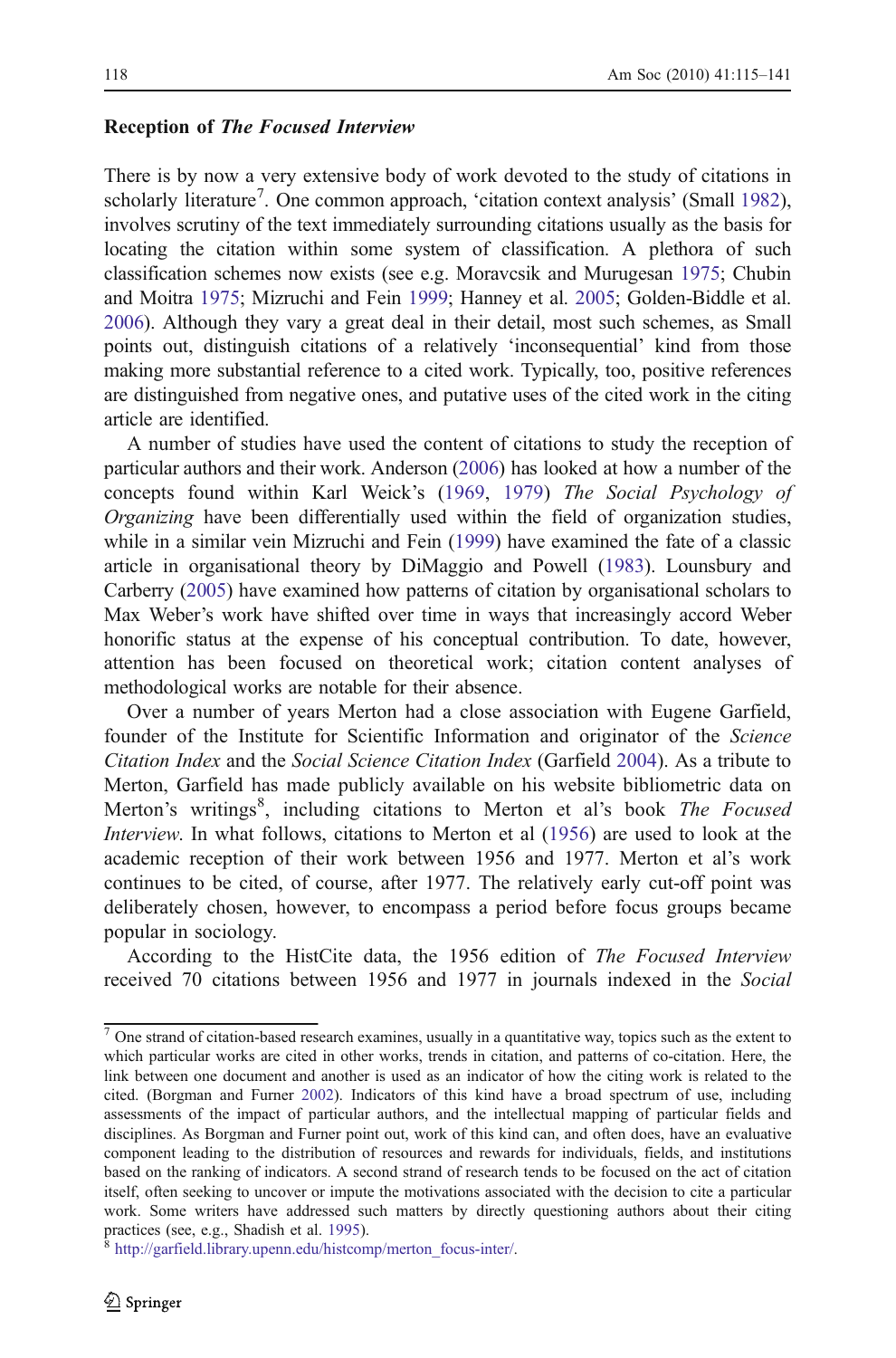Science Citation Index. Figures provided in Garfield (1980) place The Focused Interview joint 22nd out of 29 in a list of Merton's work cited 5 or more times in the Social Science Citation Index between 1969 and 1977. (For the reception of Merton's work more generally, see Crothers 1987.) Table 1 shows the distribution of articles containing citations by discipline (using SSCI subject categories) and by whether the citing article was judged to be a review, a methodological article, or an article on a substantive topic.

What might seem surprising is that only 14% of citing articles were in Sociology. However, it seems likely that this merely reflects the greater extra-disciplinary reach of books as opposed to articles. Comparing rates of citation in the Social Science Citation Index for both books and journal articles, Sullivan (1994) and Clemens et al. (1995) found that books were cited more often than articles. Clemens et al. also note that the books they examined, all of which had been nominated for a major prize in Sociology, received the majority of their citations from outside the discipline. In all, *The Focused Interview* was cited in 20 different disciplinary areas not including Sociology. This compares favourably with the maximum number of citing disciplines for the most well-cited books in the Clemens et al sample using a

| Discipline                               | Review         | Methodological<br>article | Substantive<br>article | A11            | $\frac{0}{0}$ |
|------------------------------------------|----------------|---------------------------|------------------------|----------------|---------------|
| Anthropology                             | 1              | 1                         |                        | 2              | 3             |
| <b>Business</b>                          |                |                           | 2                      | 2              | 3             |
| Communication                            |                | 1                         | 1                      | 2              | 3             |
| Criminology                              |                | 1                         |                        | 1              | 1             |
| Demography                               |                |                           | $\mathbf{1}$           | 1              | 1             |
| Education & Educational Research         | 1              | 2                         | 6                      | 9              | 13            |
| <b>Family Studies</b>                    |                | 2                         | $\overline{4}$         | 6              | 9             |
| Health Care Sciences & Services          |                | 3                         | 2                      | 5              | 7             |
| Health Policy & Services                 | 1              |                           | 1                      | $\overline{c}$ | 3             |
| Information Science & Library Science    |                |                           | 1                      | 1              | 1             |
| Journalism                               | 1              | 1                         | 1                      | 3              | 4             |
| Law                                      |                | 1                         | 2                      | 3              | 4             |
| Management                               | 1              | 2                         | $\overline{2}$         | 5              | 7             |
| Market Research                          | 1              |                           |                        | 1              | 1             |
| Operations Research & Management Science |                | 1                         |                        | 1              | $\mathbf{0}$  |
| Planning & Development                   |                |                           | 1                      | 1              | 1             |
| Political Science                        |                |                           | 2                      | 2              | 3             |
| Psychology                               | 2              | 3                         | 3                      | 8              | 12            |
| Research Methods                         |                | 2                         |                        | 2              | 3             |
| Social Sciences, Interdisciplinary       |                | 1                         |                        | 1              | 1             |
| Social Work                              |                |                           | 2                      | 2              | 3             |
| Sociology                                | $\overline{4}$ | 2                         | $\overline{4}$         | 10             | 14            |
| All                                      | 12             | 23                        | 35                     | 70             | 100           |

Table 1 The Focused Interview: citations by discipline, 1956–77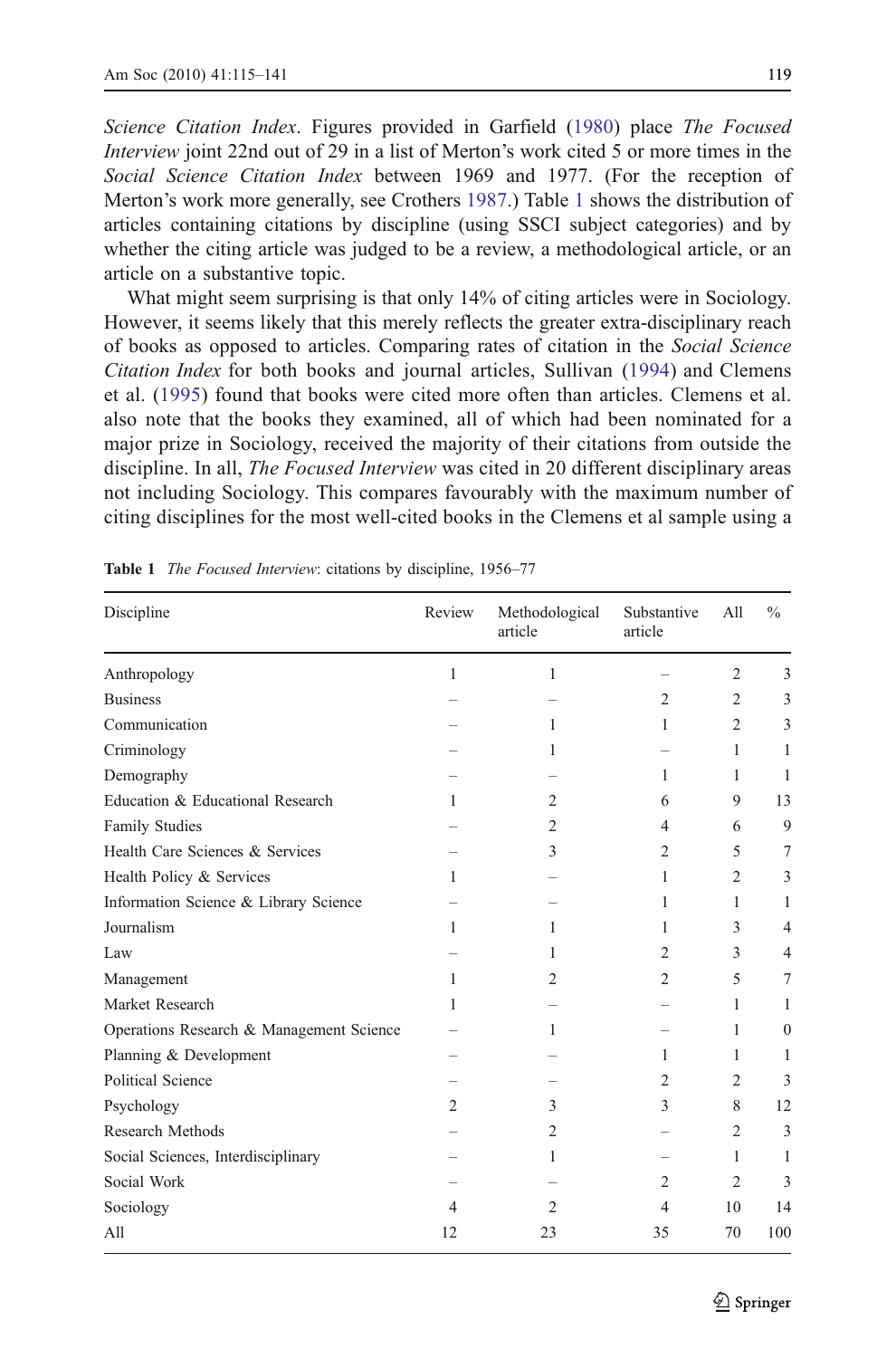slightly different disciplinary classification. Table 1 also shows that 11 out of the 70 citations to The Focused Interview between 1956 and 1977 were in the fields of business, management, and market research, although it is notable in the light of subsequent developments that there was only 1 citation in the market research category.

Book reviews, despite their relatively low status, have a useful role in the evaluation of new work (Snizek and Fuhrman 1979; Hartley 2006). Looking at the 12 reviews received by The Focused Interview, one can see that almost all reviewers mentioned the book's provenance as a training manual for interviewers at the Bureau of Applied Social Research. None, however, saw the book as being mainly about interviewing groups. Although reference was made to this feature of the method, it was seen for the most part as being separate and largely subsidiary to the main purpose of the book. In general, reviewers in applied fields such as journalism (Brinton 1956), speech (Carter 1956), or marketing (Mulvihill 1956) saw the approach to interviewing described in the book as useful although perhaps technically demanding. On the other hand, writers in disciplines cognate to sociology tended to stress issues of methodological fit. Both John Landgraf, writing in the American Anthropologist (1957), and Charles McClintock, in Contemporary Psychology (1957), evaluated focused interviewing against the methods dominant in their own fields, finding it to have potential but somewhat limited utility, in both cases.

Sociologists were generally welcoming, if somewhat ambivalent. Both Paul Price's review in Rural Sociology and the perfunctory review in Sociology and Social Research by Emory Bogardus (1957), were very largely exegetical, although in the final paragraph Price did commend the book as "a valuable addition to the methodology of sociology and social-psychology" (1956, 317). Richard Morris (1957), evaluating the usefulness of the book for students, saw it as somewhat jargon-laden and felt that its wartime origins made it somewhat dated. In addition, he thought its status as a training manual created the danger of its being used as a cookbook, although Morris commended its potential effectiveness in encouraging students to avoid bad practice. Writing in Social Forces, J. Mayone Stycos (1957) also saw *The Focused Interview* as a work that could be used either straightforwardly as an instruction manual or as a technical treatise. While he emphasises the origin of the techniques described in the book in research practice, he saw them lacking in the kind of validation that might come from assessing experimentally the utility of particular procedures. One can, perhaps, again see here an implication that the book was regarded as having failed to keep up with recent developments.

Articles citing The Focused Interview, other than reviews, were classified into two groups, those that dealt with methodological topics, and those of a more substantive kind. In all, 23 articles fell into the methodological category, 34 into the substantive group. (One substantive article could not be located.) Most of the methodological articles cited Merton et al's work on the focused interview in a 'perfunctory' way (Moravcsik and Murugesan 1975; Small 1982). That is, only very brief mention was made of the cited text, with the citation often occurring as one of a number of references all addressing the same point. Despite this, it remains possible to glean from these brief mentions of Merton et al's text something of how the focused interview was perceived by citing authors. The method was usually mentioned in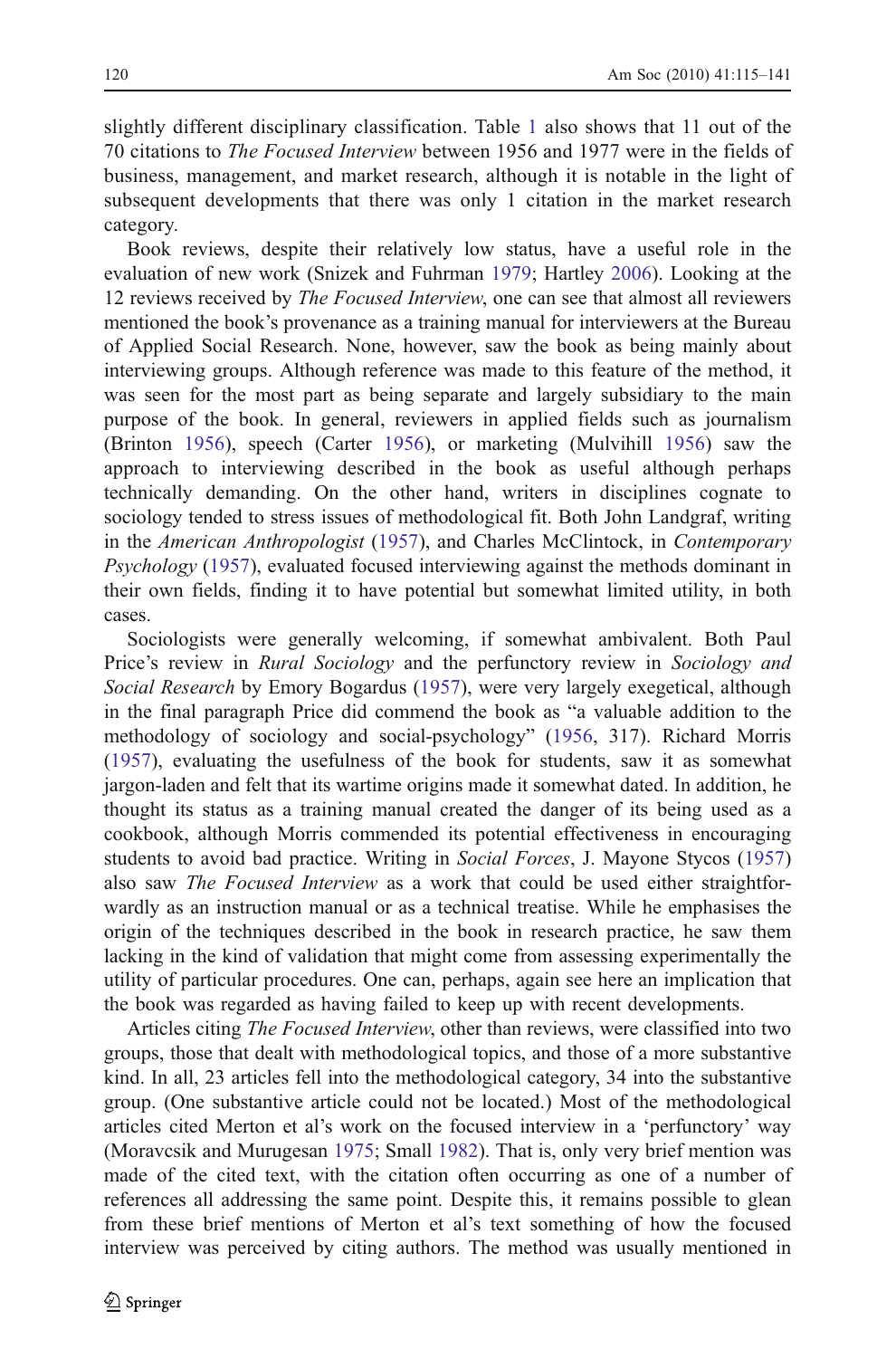relation to passages in the citing article concerning the elicitation of subjective experience, often but not always experiences that had occurred in the past.

Only three of the methodological papers cited Merton et al's work in an 'integral' way addressing in more than a superficial manner the substance of the material presented in the book. Even here, however, discussion was not extensive. Summarising Merton et al's discussion of the issue, Weaver (1970) rehearses the advantages and disadvantages of using group interviews within the context of research on 'illness referral systems' among Spanish Americans in New Mexico. Weaver's is one of only two methodological articles that discusses interviewing in groups. (The other, by Van de Vall, refers merely to focused interviewing as one of a number of "older techniques" (1975, 26) without any further elaboration.) Dohrenwend and Richardson (1963) locate Merton et al's work in relation to discussions about the role of directivity in interviewing, and indicate its utility for eliciting information about the experiences and feelings of the respondent. Brown and Rutter (1966) mention the book in relation to the detailed recall of past events. It is perhaps worth noting that Dohrenwend and Richardson and Brown and Rutter subsequently made substantial contributions to the field of psychiatric epidemiology. This is an area where, for a time, there was controversy about the role of lay interviewers, and the efficacy of interviewing as a method for eliciting information about individuals' mental health (Paykel 2001). Work on the focused interview did, it would seem, provide evidence that non-clinically trained interviewers could reliably collect data about subjective feelings and past experiences, opening up possibilities for research on biographical transitions and emotional states.

Of the 34 articles dealing with substantive, rather than methodological, topics all except four reported an empirical study. The remaining 30 articles were classified into three categories, 'identification', 'description', and 'articulation', depending on how the focused interview was designated. The first category, 'identification', refers to situations where the focused interview was described as the method of data collection without any further elaboration; 22 out of the 29 articles fell into this category. In a further six articles, a brief description of the method was given. A further single article (DeWeese 1972) went beyond description to articulate a somewhat more extended account of the method and its relationship to the topic under investigation. Out of the 30 articles, only two involved the use of group interviewing, the remainder involved the interviewing of individuals (or, as in two cases, couples). In 21 of the 29 articles, interviewing was the only data collection method used. There were no cases in the articles examined of focused interviewing being used for the piloting of a subsequently-used survey instrument. It is of interest to note, however, that in eight cases, focused interviewing was used to elicit reactions to a task that had previously been performed or to material already presented to respondents. In a number of instances work of this kind had been undertaken by researchers evaluating educational innovations (Geier 1967; Francois 1968; Feigenbaum 1973; Hall and Loucks 1977 ). It should be noted though that in all of these cases the post-stimulus interview was conducted with individuals; groups were not used. Indeed, it might be argued that twenty years after Merton et al's work was published, its relevance to group interviewing remained largely invisible.

Cole (1975) found that a substantial proportion of citations to Merton's work on the sociology of deviance had a 'ceremonial' character. In his view, authors used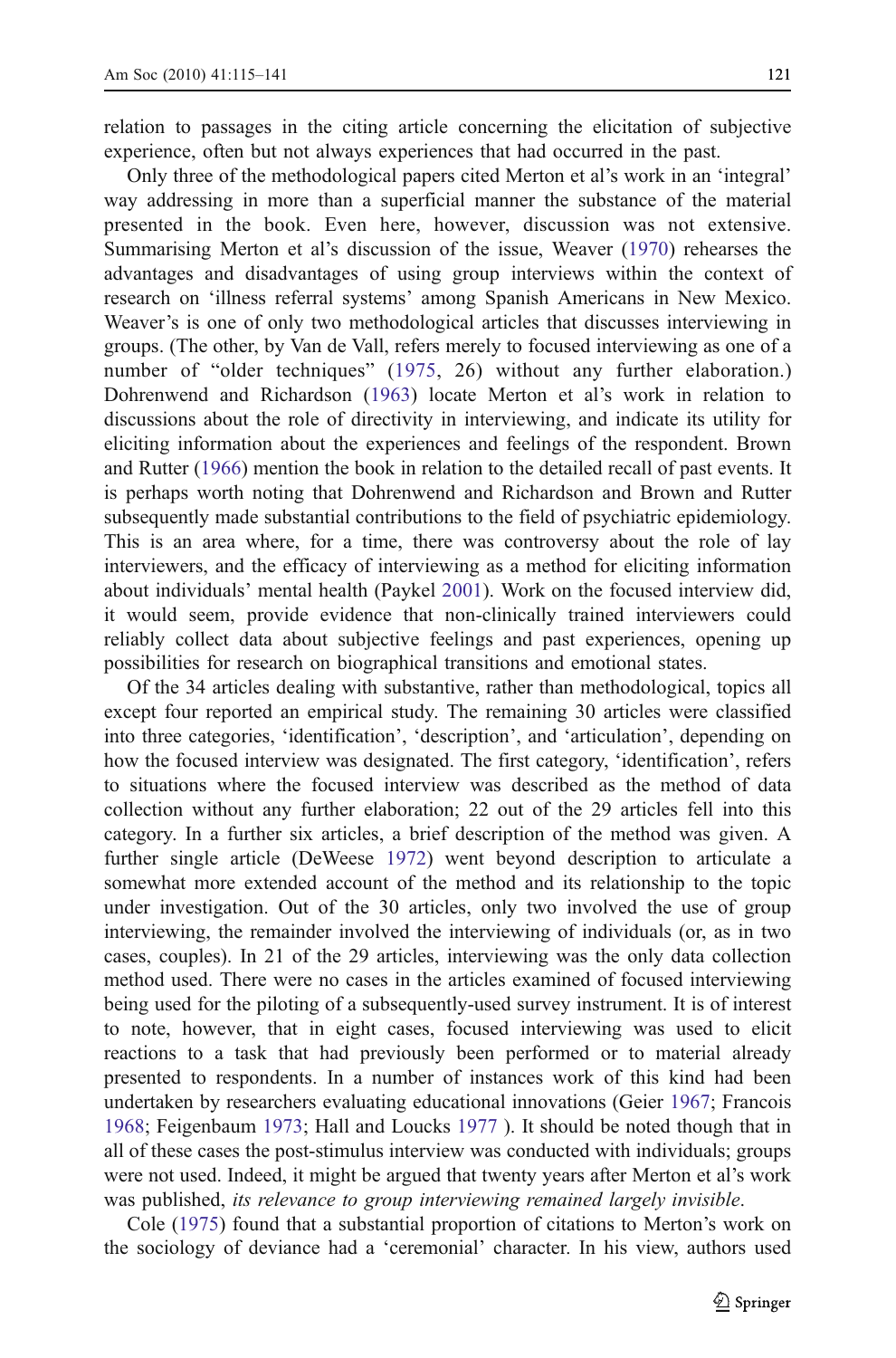such citations as a to legitimate their own work by associating it with that of someone well-known and prestigious in the field. It would seem that something similar occurs in relation to Merton et al's work on the focused interview. It is interesting to note in this context that the concerns expressed by some reviewers that the methods set out by Merton et al might be somewhat dated or overly technical do not by and large surface in substantive studies reporting use of focused interviews to collect data. Moreover, it is probably no coincidence that the substantive areas in which Merton et al's work is most often cited are family studies, education, and health studies, all areas where structural functionalism as a theoretical orientation, and presumably as a result Merton's visibility and prestige, had previously been strong (Morgan 1985; Burr et al. 1979, 5–6; Burgess 1986, 11–12; Bloom 2002).

It is clear that diffusion of the focused interview within sociology was 'carried' to some extent on Merton's prestige. Quite possibly, however, prestige can have a negative effect on reception where a particular work is seen to be anomalous within an author's wider body of writing. Calhoun and VanAntwerpen (2007) point out that Merton is often tagged, along with Talcott Parsons and Paul Lazarsfeld, as one of the high priests of what became known as 'mainstream' or 'Establishment' sociology. In their view, this obscures the extent to which he can be seen as having a 'craft orientation' towards sociological work. In other words, an important component of Merton's work was the extent to which he was interested in developing tools, mostly of a conceptual but also of a more technical kind like the focused interview, that would allow sociologists to conduct theoretically informed and methodologically sound work on relatively delimited areas of social life. It might be possible to argue that as time went on this aspect of Merton's work became subsumed under his wider identity as structural-functionalist theorist, making his work on interviewing less visible.

## Diffusion into Marketing Research

As Merton (1987) makes clear, the reception of an idea depends on the social and cultural climate within which it is received, the social networks though which it diffuses, and the shifts in meaning and use that occur as diffusion occurs. Obviously, first hand accounts from those involved in the spread and use of focus group methods would be highly desirable. With the passage of time, however, the prospects of an oral history approach of this kind have sharply diminished. The lack of a suitable sampling frame combined with the retirement and death of those most likely to have relevant information make an alternative approach based on online research preferable. One difficulty is that, useful as citation indexing is for assessing the impact of Merton et al's work in academic social science, it has much less utility when it comes to exploring how and in what ways that work affected research practice in the fields of marketing and advertising. As Levy (2005, 342) notes, much of the research carried out on consumer behaviour in the 1940s and 50s was proprietary in nature and was not reported in published form. Even where scope for publication existed, tracing patterns of intellectual influence can remain difficult. Reviewing the history of the *Journal of Marketing*, Kerin (1996) notes that, while it began publication in 1936 and remained the only journal in the field until 1964,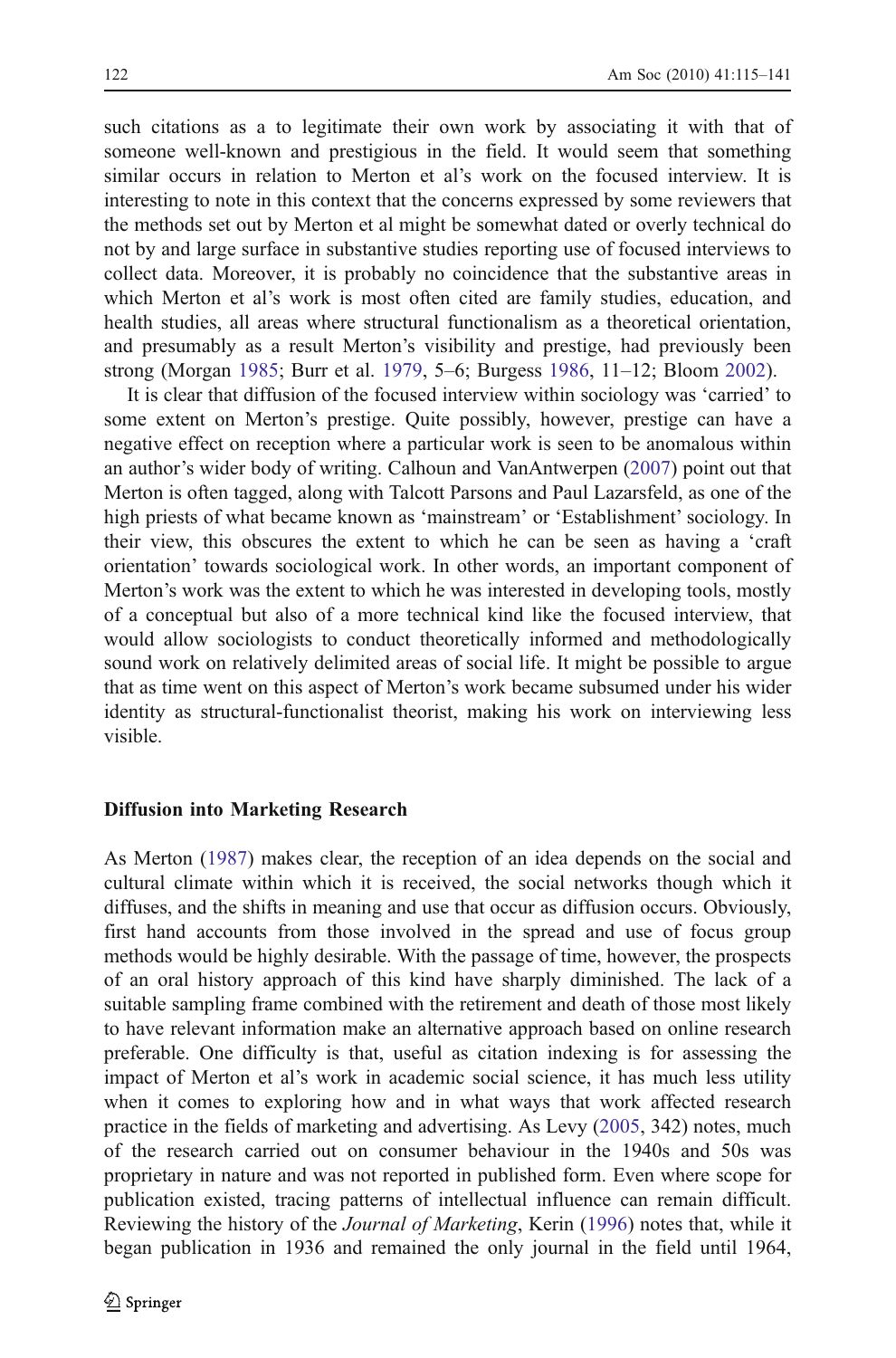formal criteria for the acceptance of articles were not established until 1954. Moreover, it was only in the late 1970s that the journal was explicitly reconfigured as a scholarly journal rather than as one that was at least partly oriented to practitioner concerns. It is not surprising to discover, therefore, that norms relating to referencing and citation developed relatively late in the field.

In the absence of citation data, one has to turn to full-text databases. Baumgartner and Pieters (2003) have identified a comprehensive list of 49 marketing or marketing-related journals, 22 of which were published before 1980 (Table 2). All of these journals were available for electronic searching via JStor, Business Source Premier, or Periodicals Archive Online. Much of the account that follows derives from searches of these journals for relevant terms. Such terms included: focus group, focused interview, focussed interview, focused group interview, focussed group interview, and group interview. Additional searches were conducted for Merton himself, his collaborators, Marjorie Fiske (Lowenthal) and Patricia Kendall (Lazarsfeld), and the Bureau of Applied Social Research where much of the development of the focused interview was carried out.

While JStor and the like provide good coverage of the journal literature, resources of two kinds especially useful for following trends, trade magazines and directories (Webb et al. 1966), remain relatively inaccessible to online searching. Magazines, such as *Advertising Age* and the (now defunct) *Printers' Ink*, have not been digitised for the period of most relevance to the present article. In addition, trade directories

| Advances in consumer research               |
|---------------------------------------------|
| Business horizons                           |
| California management review                |
| Decision sciences                           |
| European journal of marketing               |
| Harvard business review                     |
| Industrial marketing management             |
| Journal of advertising                      |
| Journal of advertising research             |
| Journal of business                         |
| Journal of business logistics               |
| Journal of consumer affairs                 |
| Journal of consumer research                |
| Journal of international business studies   |
| Journal of marketing                        |
| Journal of marketing education              |
| Journal of marketing research               |
| Journal of retailing                        |
| Journal of the academy of marketing science |
| Journal of the market research society      |
| Management science                          |
| Sloan management review                     |
|                                             |

Table 2 Marketing journals published prior to 1980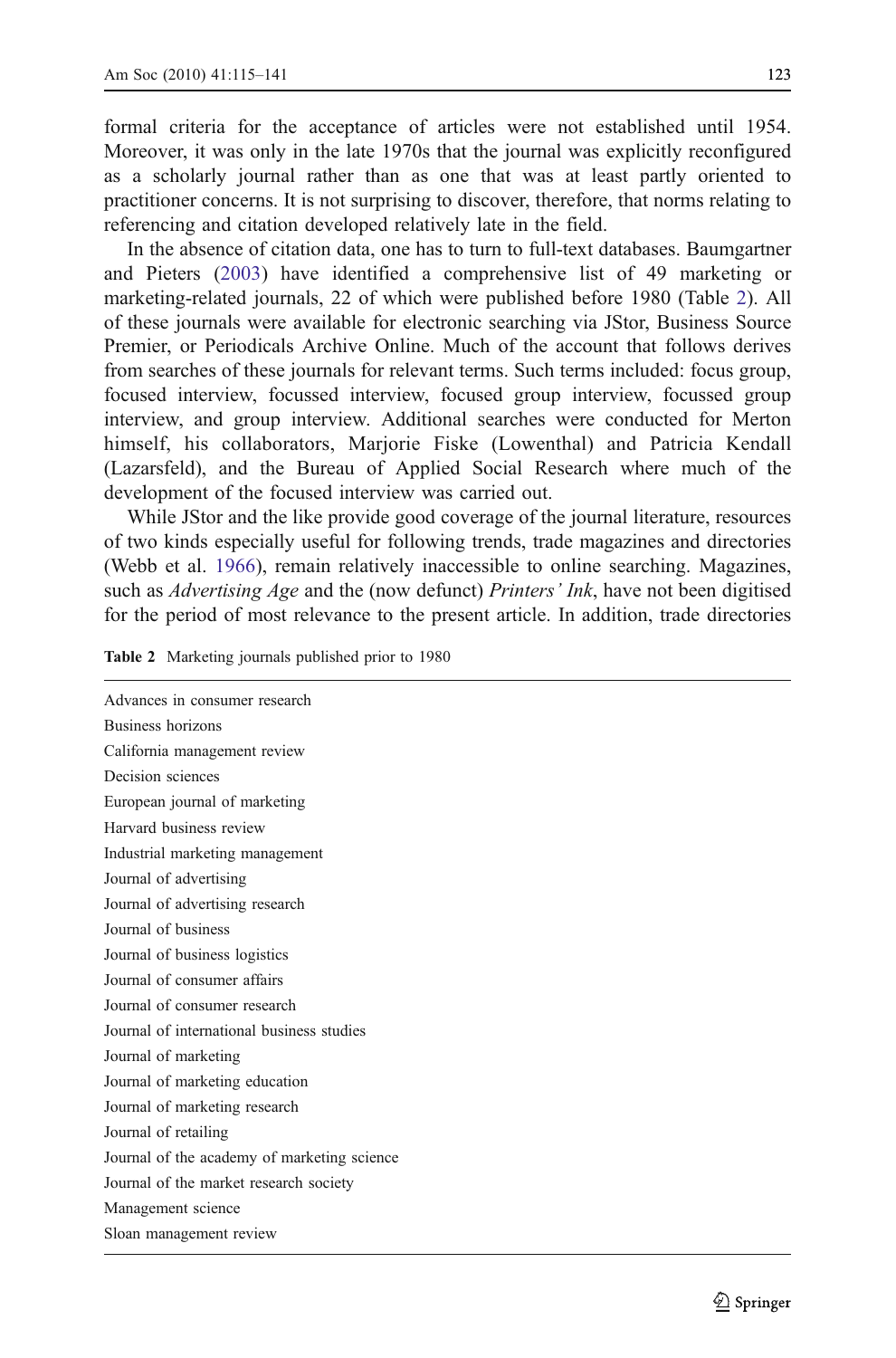have now moved online. Doing so makes them easy to keep up to date and obviates the need for the physical storage of bulky reference works. Rarely, however, are older volumes digitised, rendering as a result sources of this kind less useful for research into the past. On the other hand, Google Scholar and Google Book Search make possible the identification of possibly relevant sources, such as out-of-print textbooks, although these are rarely fully searchable.

The Interview in Marketing Research

In the late 1940s and early 1950s subcommittees of the Marketing Research Techniques Committee of the American Marketing Association produced a number of reports on the research methods then in use in marketing research. Where these reports discuss qualitative interviewing (Blankenship et al. 1949; Woodward et al. 1950; see also Paradise and Blankenship 1951), it is clear that they assume the researcher is interviewing an individual respondent; interviewing respondents in groups is not mentioned. Shapiro's comment in 1952 that the "group interview would appear ... to be deserving of more extensive use than is now true" also conveys the sense that the method at this time was not widely used, and perhaps was seen as not quite legitimate. As the 1950s progressed, consumer researchers in a number of different contexts and locales began to make use of group interviewing (Goldman and McDonald 1987). Some of this activity seems to have involved a degree of ad hoc experimentation driven, as often as not, by exigency, convenience, or happenstance<sup>9</sup>. Where such work was underpinned by more explicit theoretical or methodological ideas, these derived from social psychological research on small groups or clinical psychology (see, e.g., Goldman 1962). One factor that might be relevant here is that in the post-war period the Veterans Administration in the US provided financial support for training in clinical psychology. This lead to a substantial increase in the number of clinical psychologists (Krugman 1956; Cranston 1986), some of whom presumably found employment in marketing research.

Where was the influence of Merton and his colleagues in all of this? After the war Majorie Fiske, one of the co-authors of *The Focused Interview*, had with Leo Handel described the wartime work of the Bureau in a series of articles in the Journal of Marketing, including one which dealt in some detail with focused interviewing (Fiske and Handel 1947). In addition, as David Morrison (1998, 138–40) points out, the reputations enjoyed by Lazarsfeld, Merton, and the Bureau of Applied Social Research in the post-war period meant that their work was highly likely to be visible to the marketing community. Nevertheless, Fiske and Handel's article aside, direct mention of the focused interview or Merton and his collaborators is difficult to find in the marketing literature in the 1940s and 50s. Dissemination of Merton et al's work on the focused interview, when it occurred, did so at a slightly later point and from within the marketing research community itself. A key figure in this dissemination would seem to have been George Horsley Smith<sup>10</sup>.

<sup>&</sup>lt;sup>9</sup> Although the sociologist Emory Bogardus had made use of group interviewing in the 1920s, this seems largely to have been for reasons of convenience rather than being an explicit methodological choice. (On Bogardus and the interview more generally, see Lee 2008b).<br><sup>10</sup> See also Stewart et al. 2006.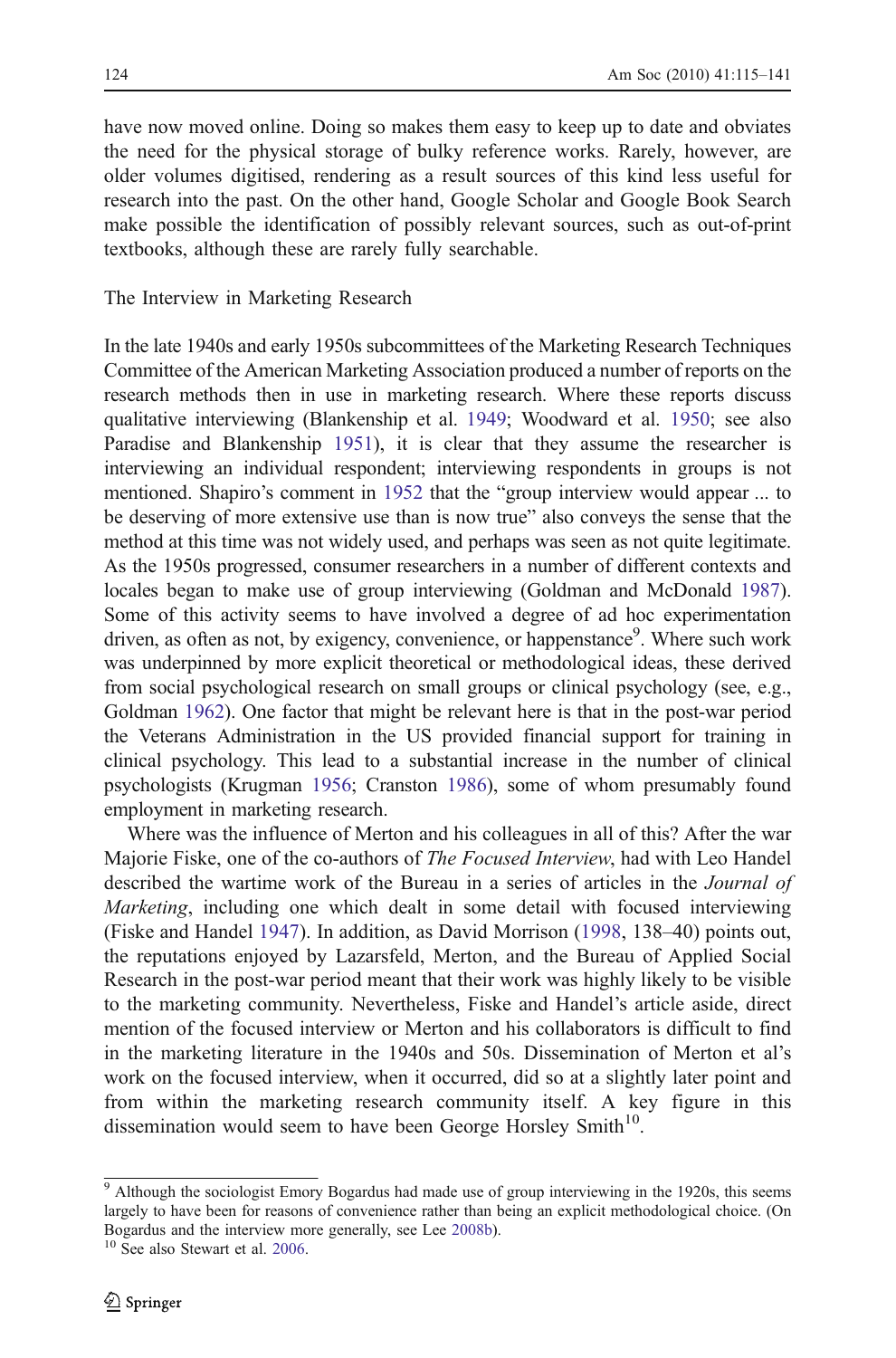Biographical information on Smith is sparse. Information gleaned from his various publications suggests that he served on the faculty at George Washington University before moving to Princeton sometime in the 1940s. Smith subsequently moved to Rutgers where he was a Professor of Psychology. While at Princeton he had some degree of affiliation with Hadley Cantril's Office of Public Opinion Research, and evidently helped in the editing of Public Opinion Quarterly. (On this last point, see Davison 1987.) He, thus, had every reason to be familiar with the work of Lazarsfeld, Merton, and the Bureau of Applied Social Research.

In 1954 Smith published a textbook called Motivation Research in Advertising and Marketing. Published under the auspices of the American Marketing Association, the book attracted favourable comment from Lazarsfeld (1972), and was an important source for Vance Packard's (1957) best-selling book on the advertising industry, The Hidden Persuaders (Nelson 2008). Smith's book was evidently intended as something of a tool-kit for advertising researchers, discussing interviewing techniques and a wide range of projective techniques. Its title and content reflected the importance at the time of what became known as 'Motivation Research' (MR). Enjoying something of a vogue in the 1950s, MR sought to understand the psychological bases of consumer choice. Although in many ways Paul Lazarsfeld might be considered as the rightful progenitor of Motivation Research, (Fullerton 2007; Tadajewski 2006), its best known practitioner was Lazarsfeld's fellow Viennese émigré, Ernest Dichter. Trading on the cultural status attained by psychoanalytic ideas in the post-war United States, Dichter pointed to ways in which the unconscious was implicated in buying behaviour, and, in what was then still a relatively prudish society, emphasised the sexual connotations surrounding the shape, texture, and use of products. Methodologically speaking the tools of motivation research were depth interviews—including group interviews direct observation, and projective tests.

Over time motivation research saw a fairly sharp decline in its popularity. In part, the approach was probably undermined from within by Dichter's own hyperbolic claims for its efficacy (Collins and Montgomery 1970). Commercial rivalries and professional jealousies also played their part (Fullerton 2007). Moving towards the 1960s, the intellectual climate shifted in the direction of the new behavioural science methods that were then becoming popular (Newman 1992; Tadajewski 2006). This further highlighted long-standing concerns among critics of MR about its ability to capture deep rather than surface meanings, to adequately predict actual consumer behaviour, and about the practicalities associated with the collection, management and analysis of motivational data.

Drawing on the mimeographed second edition of the manual on focused interviewing then in use by the Bureau of Applied Social Research in  $1952<sup>11</sup>$ , Smith discusses Merton et al's work on the focused interview both in relation to interviewing individuals and working with groups. In the early 1950s Smith had experimented with group interviewing while at Grey Advertising Agency in New York. He subsequently developed an association with the Dancer, Fitzgerald, Sample agency. While at Dancer, Fitzgerald, Sample, Smith began to encourage use of the 'focussed group interview' as he called it, experimenting with the method to identify how it might be used most appropriately (Borsky et al. 1955). A brief description of

<sup>11</sup> Thus his use of 'focussed' rather than 'focused'.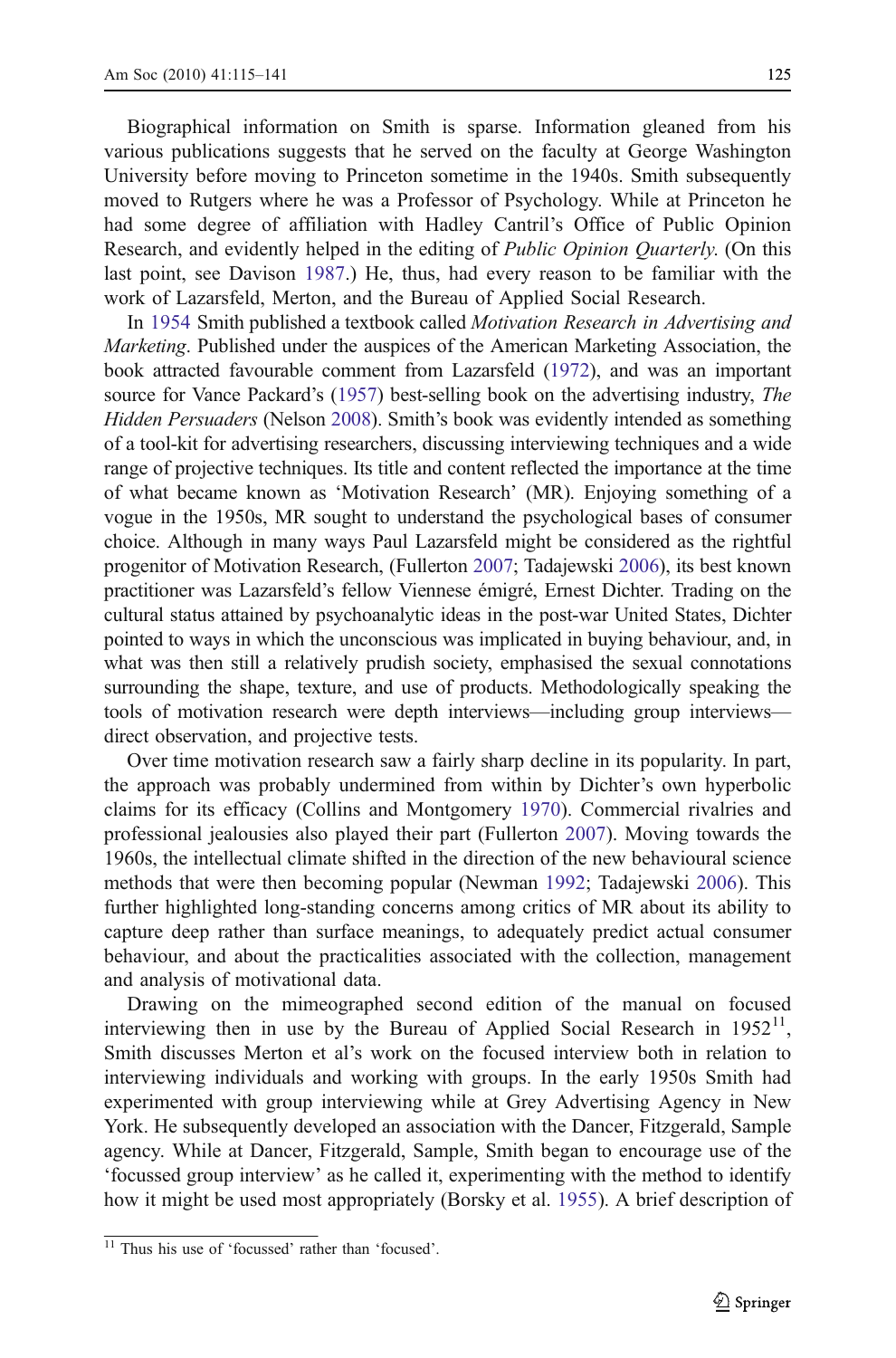the work Smith conducted at Dancer, Fitzgerald, Sample is contained in a summary of a paper he presented at the tenth annual conference of the American Association for Public Opinion Research in 1955 (Borsky et al. 1955). Smith argued that the focused group interview provided a useful device that produced "a solid picture of the product in relation to the consumer" and allowed advertisers to speak to consumers in their own language. The method was quick and could be undertaken by agency personnel without the involvement of a trained psychologist. While he acknowledged that the approach did not lend itself to quantification, Smith argued that this was not necessarily a disadvantage when the purpose of the method was an exploratory one. In any case, experience suggested that there was sufficient patterning in the results from different groups to suggest a degree of reliability in the data. For Smith, in other words, focused group interviewing allowed researchers insight into consumer motivations but did so without the operational disadvantages and psychoanalytic baggage associated with motivation research.

Emergence of the Term 'focus group'

The term 'focus group interview' as opposed to 'focused' or 'focussed' group interview seems to have appeared in the 1960s. The Oxford English Dictionary Online gives as a first sighting of the term in its modern sense an advertisement for "a professional marketing researcher" who was required to be "... familiar with store audits, focus group interviews and questionnaire design" that appeared in The New York Times in August 1965. But some earlier examples can also be found. One early use is in an article in the automotive trade magazine *Automobile Topics* in December 1961. The article (Anonymous 1961) refers to the development of an advertising campaign by the car-maker Dodge for the subsequent introduction of the Dodge Dart in 1962<sup>12</sup>. Dodge and its advertising agency Batten, Barton, Durstine & Osborn (BBDO) had used an (unnamed) independent research organisation to obtain reactions to a film showing the as yet unreleased Dart from car owners in 10 major cities across the United States. The reactions were recorded in the course of what the article calls 'an unusual "Focus-Group Interviewing" project,' a phrase suggesting the term was indeed novel at the time. A similar usage can be found in Lucas and Britt's (1963) textbook, Measuring Advertising Effectiveness. They comment that, "Both the Leo Burnett Company and Batten, Barton, Durstine, and Osborn, Inc., as well as certain other advertising agencies, use focus-group interviews ... and find them valuable ..." (Lucas and Britt 1963, 142).

Commenting on the influence of Merton's work on development of the focus group, Everett Rogers suggests that the phrase 'focused group interview' eventually became 'focus group' as the result of "everyday use by market researchers" (Rogers 1997, 279). In other words, just as 'iced cream' became 'ice cream' the transition from 'focused group' to 'focus group' probably involved an element of straightforward linguistic change.<sup>13</sup> Purely linguistic considerations aside, one

<sup>&</sup>lt;sup>12</sup> I am grateful to Kristina Eden of the Michigan Information Transfer Source facility at the University of Michigan for help in locating and acquiring this article.

<sup>&</sup>lt;sup>13</sup> If Rogers is right, there might well be some significance to use of the hybrid form 'focus-group interview.' Hyphenation, here, presumably both stands for and replaces the inflexional suffix '-ed'.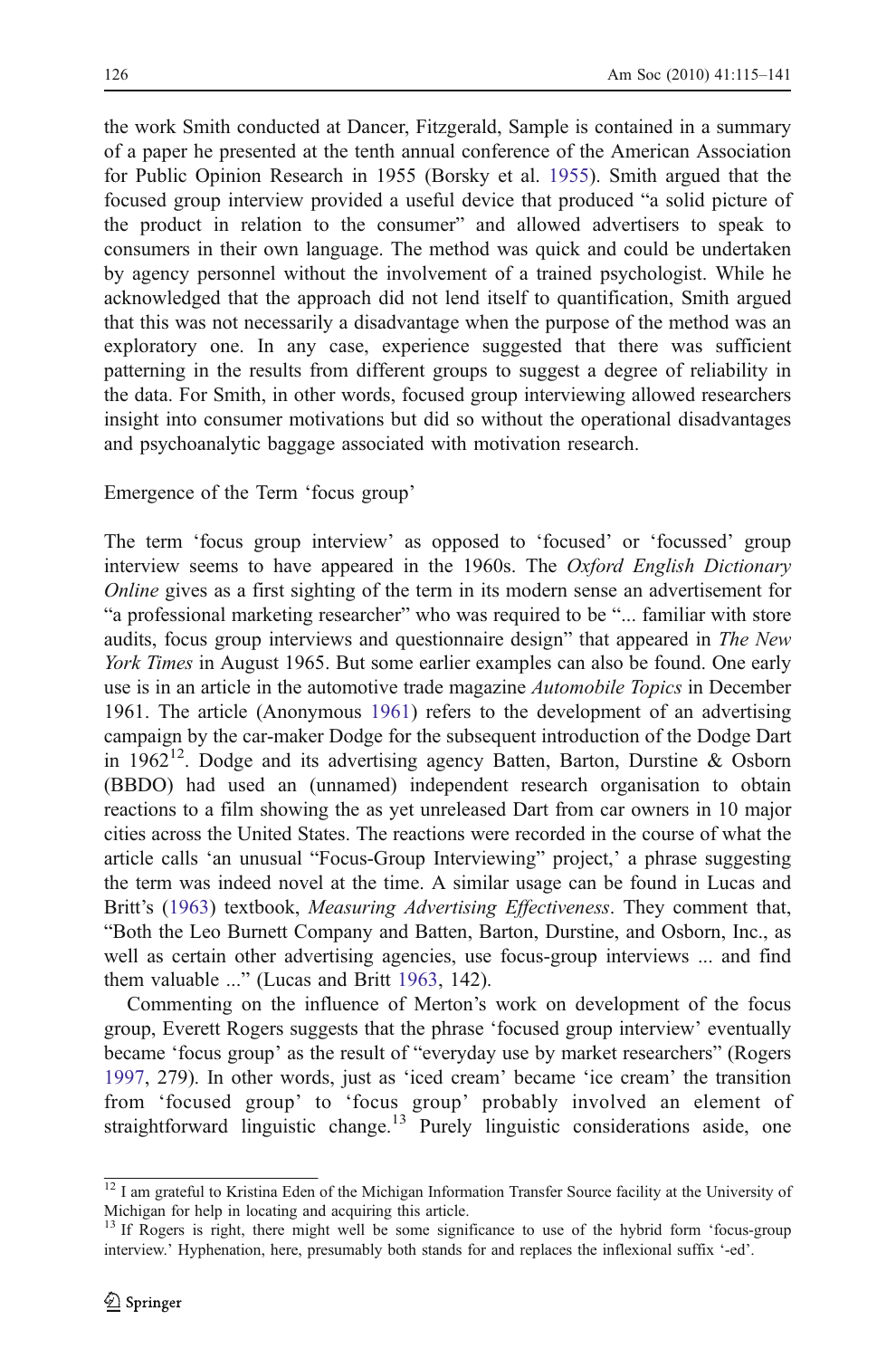interesting feature of these early mentions of 'focus group interviews' is that they might reflect the beginnings of a shift of emphasis away from procedural aspects of the method, i.e., the *focused* nature of an interview, and towards its compositional character, the focus group. This is largely conjectural, of course, but it is perhaps worth noting that both in the *Automobile Topics* article and Lucas and Britt's textbook focus groups are associated with the use of 'consumer panels' as a recruitment device. Although the article on the Dodge Dart, as one might expect, contains little methodological detail, it refers to 'car-owner panels' as being the source for the focus group participants. Like other major advertising agencies, BBDO maintained its own consumer panels at both national and local level (Lucas and Britt 1950). Panels were made up of representative samples of households which kept detailed diaries of consumer purchases (1950, 147). According to Lucas and Britt, BBDO's local panels were used in a broad way with members "... sometimes joining in studio meetings for reactions to radio and television programs and advertising copy" (1963, 142). Lucas and Britt seem to suggest, that by the early 1960s, this practice had become more widespread, and was tied to the recruitment of focus group participants<sup>14</sup>.

### Focus Group Practice

While the published literature points to the methodological shifts that surrounded interviewing in groups, how focus group methods were applied in practice is rather more difficult to discern. The Tobacco Industry Documents provide a useful resource for gaining some insight into this question. These documents are an example of the kind of data potentially available through what Gary Marx has called 'institutional discovery mechanisms' (1984, 78), the processes by which information comes into the public domain through the activities of investigative, legislative and judicial bodies. Marx, who argues social scientists should make more use of such data, points, for example, to the use of evidence presented to US Senate committee hearings on anti-trust violations by researchers studying white-collar crime (Geis 1968; Baker and Faulkner 1991). Very large volumes of previously secret tobacco company documents have been made public as the result of settlements reached to litigation between the tobacco industry and a number of US states, health insurers, and private individuals, (Givel and Glantz 2004). Increasingly made available on the Internet in a form that permits free text searching, the documents, going back some 50 years, provide a remarkable insight into the workings of the industry (Bero 2003)<sup>15</sup>. How tobacco was advertised and how specific groups of potential consumers including women, young people, and members of particular ethnic groups—were

<sup>&</sup>lt;sup>14</sup> One can probably dismiss as unlikely a possible reason for use of the term 'focus group' at BBDO. Alex Osborn, one of the founders of BBDO and originator of the technique of 'brainstorming', was a fervent admirer of Winston Churchill (Osborn 1948, 116). During the 1930s Churchill was a member of an anti-Nazi organisation sometimes called 'The Focus Group' (see Nicolson 1966, 327). The existence of this group, more properly called 'Focus in Defence of Freedom and Peace' was not disclosed publicly

until 1963 (Addison 1993).<br><sup>15</sup> Tobacco industry documents have been used for academic research, as well as for investigative and advocacy purposes. In many cases, researchers have used the material to explore the various ways in which tobacco companies acted to deflect criticism and hinder regulation, often using deceptive or manipulative tactics (MacKenzie et al. 2003).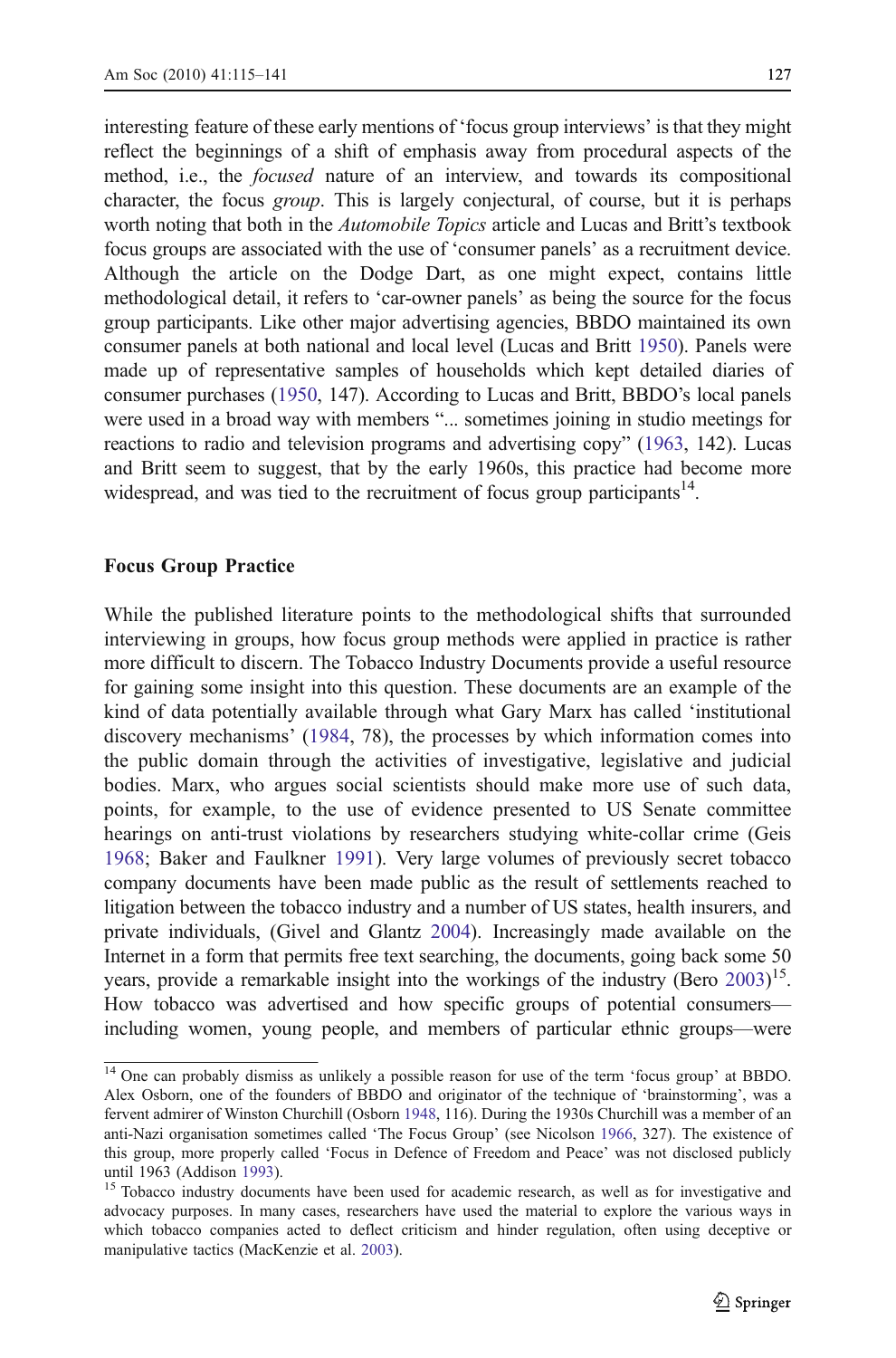targeted formed important aspects of the litigation. As a result, many of the documents that have been released deal with the relationship between tobacco companies and advertising and marketing research agencies<sup>16</sup>.

A major online repository for the Tobacco Industry Documents, The Legacy Tobacco Documents Library at the University of California, San Francisco<sup>17</sup>, was searched for the period 1950 to 1980 for the terms 'focus group', 'focused group', 'focussed group', and 'group interview' (this last with the previous two terms excluded). Because of issues relating to the reliable dating of documents, a conservative policy was adopted of ignoring any document that could not be reliably dated from the information contained within it. Because the UCSF site contains a variety of resources, including multimedia files and trial depositions, only the so-called 'Master Settlement Agreement' (MSA) collection plus documents from Liggett & Myers, a tobacco company not included in the Agreement, were searched.

Table 3 shows that the term 'group interview' appears for the first time in the Tobacco Industry Documents in a proposal by Ernest Dichter for a "Motivational Research Study of Consumer Attitudes towards Dual Filter Tareyton" dated January, 1961. The proposal has a strongly psychoanalytic character seeking to understand unconscious motivations surrounding different types and brands of cigarettes. Group interviews were to be used, as well as individual depth interviews, projective tests, and psychometric tests (Dichter 1961). It is of interest that the first document in which the term 'focus group' appears is a proposal produced in October 1965 for the American Tobacco Company by the Research Department of the advertising agency Batten, Barton, Durstine & Osborn (Batten Barton 1965). This, of course, was the agency previously mentioned in relation to the Dodge Dart study. The document does not refer to focus groups in a way that suggests them to be novel or unusual in any way. It characterises them primarily as a diagnostic tool for interpreting why changes in elements such as brand share might have occurred. The putatively older terms 'focused group interview' and 'focussed group interview' only make their first appearance in the documents in 1965 and 1967 respectively<sup>18</sup>. While this potentially challenges the view that the term 'focus group' evolved from these older terms, there is a suggestion in the documents that these were terms more commonly used by smaller, specialised agencies. In other words, some of

<sup>&</sup>lt;sup>16</sup> Use of the Tobacco Industry Documents for research purposes can be methodologically challenging (Bero 2003; Carter 2005). Retrieved document sets are not always complete and, given the operation of the litigation process, are subject to a degree of selection bias relative to the total universe of documents. There is no reason to suppose, however, that there is any particular bias in the documents in relation to discussions of particular research methods. Somewhat more problematic are the issues surrounding the dating of documents. Based on figures in Kretzschmar et al. (2004), around 2% of documents are undated. Misdating of documents also occurs. The extent of misdating is unclear although it likely to be at a level that is more than merely trivial. The volume of documents returned by a given search can be extremely large, but is likely to contain much material that is redundant. Since the documents were obtained as part of a litigation process, multiple copies of the same document are common. For example, a document circulated to a number of parties might be produced in relation to each individual as a product of the discovery process. This level of redundancy makes management of the documents and quantitative analysis of them problematic. Material can also sometimes be compromised by the poor quality of optical character recognition in some of the scanned documents. Again, such difficulties are unlikely to have produced any marked degree of systematic bias.

<sup>&</sup>lt;sup>17</sup> <http://legacy.library.ucsf.edu/><br><sup>18</sup> A document on focused group interviews estimated by indexers to date from 1963 was also found, but contained no independent corroborating evidence for its date.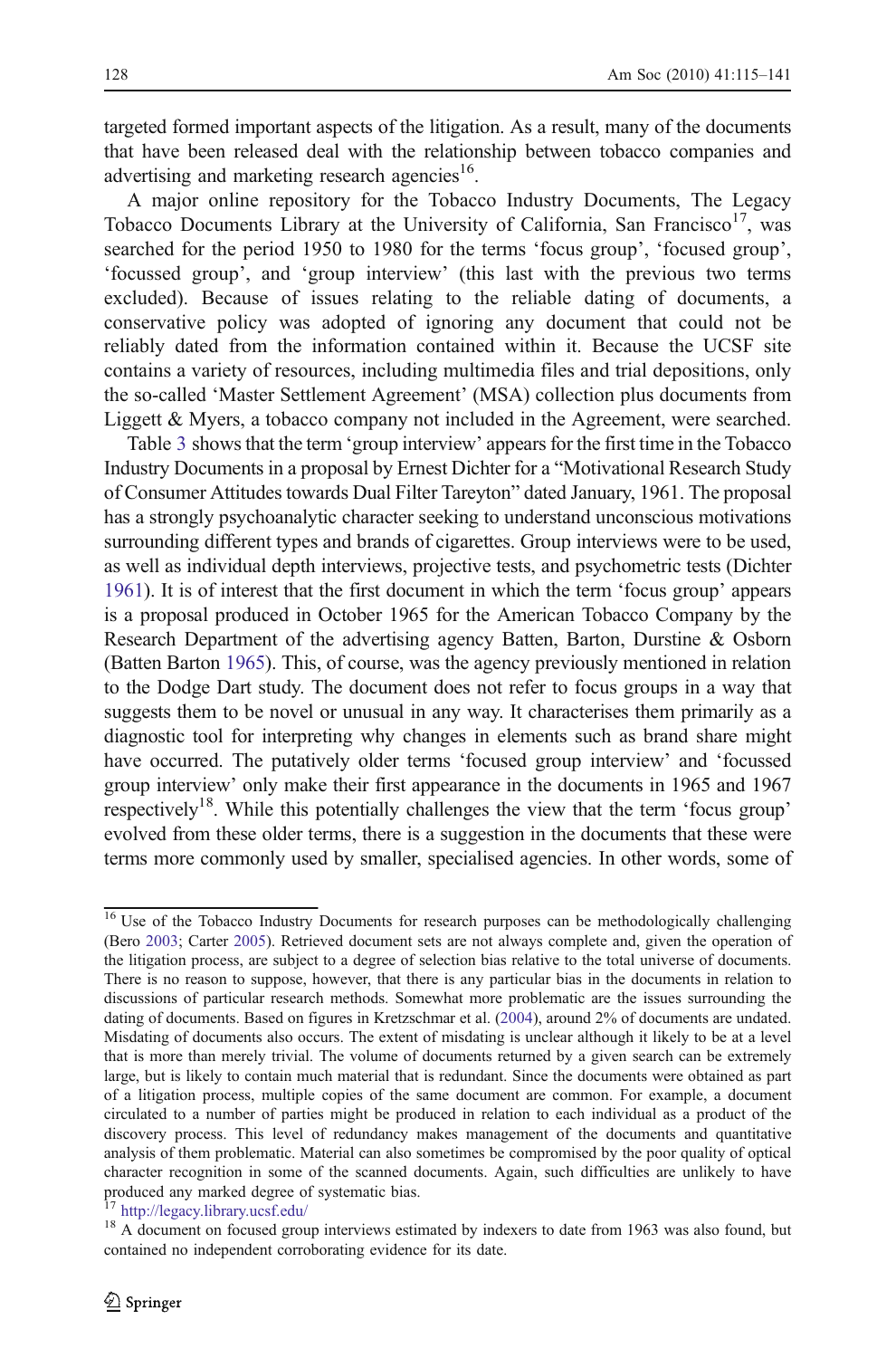| Term used                   | Year | Document<br>author  | Agency                                     | Tobacco<br>company  | Document title                                                                                                 | Hits 1950–1980  |
|-----------------------------|------|---------------------|--------------------------------------------|---------------------|----------------------------------------------------------------------------------------------------------------|-----------------|
| Group interview             |      | 1961 Ernest Dichter | Institute of<br>Motivational<br>Research   | American<br>Tobacco | A Proposal For A<br>Motivational<br>Research Study Of<br>Consumer Attitudes<br>Towards Dual Filter<br>Tareyton | 233 docu-ments  |
| Focus group                 |      | 1965 N.A.           | Batten, Barton,<br>Durstine $\&$<br>Osborn | American<br>Tobacco | Recommended<br>Research Philosophy                                                                             | 4947 docu-ments |
| Focused group<br>interview  | 1965 | Ollie G. Crump      | Selected Area<br><b>Surveys</b>            |                     | R. J. Reynolds Proposal for a study<br>of Black smokers                                                        | 396 docu-ments  |
| Focussed group<br>interview | 1967 | Harvey Queen        | Queen Applied<br>Research                  |                     | R. J. Reynolds Reactions to Super<br>King Size Winston<br>Cigarettes in Kansas<br>City.                        | 228 docu-ments  |

Table 3 Group interviewing methods: first mention, tobacco industry documents

the differentiation in terminology reflected practice in different agencies. Moreover, there is evidence that once the term 'focus group' came into use it began to be substituted for other terms. For example, a document containing a series of reports by the marketing department of the RJ Reynolds tobacco company on the packaging of Winston and Salem cigarettes speaks of group discussions in the earliest report in 1969, but by 1971 is using the term focus group (RJR 1969). One can also find Edward Simon, an interviewing consultant used by a number of companies, progressing over the course of a series of different documents from speaking of group discussions to focussed group interviews to focus groups.

In terms of billings (a measure of gross income), BBDO was the second largest American advertising agency during the 1960s (Fox 1997, 331–2). One might suppose that if 'focus group' had become a house term within BBDO and perhaps other agencies by this time, their size and status might have encouraged diffusion of the usage within the wider world of marketing research at the expense of older terms. Table 3 shows that, relative to other terms the term 'focus group' was used substantially more in the documents searched than the other terms. The figures do not represent the number of *studies* using the method at a given time, but the number of times the method is mentioned in the documents. Duplication in the documents produces multiple counting. It is unlikely, however, that this would account solely for the substantial level of focus group mentions relative to the use of other terms.

Table 4 shows the number of documents containing the term 'focus group' for four time periods from 1965 to 1984. There appears to be quite a marked rise over the time period, especially after 1974. The problems relating to multiple counting just mentioned still apply. Nevertheless, the change from 48 search 'hits' in 1965–69 to over 5000 in 1980–84 is striking<sup>19</sup>.

 $\frac{19}{19}$  It is difficult to decide what the most appropriate base figure for comparison purposes might be here. The total number of documents in the database for each time period is as follows: 1965–69: 178,439; 1970–74: 273,766: 1975–79, 526,751: 1980–84, 720,630.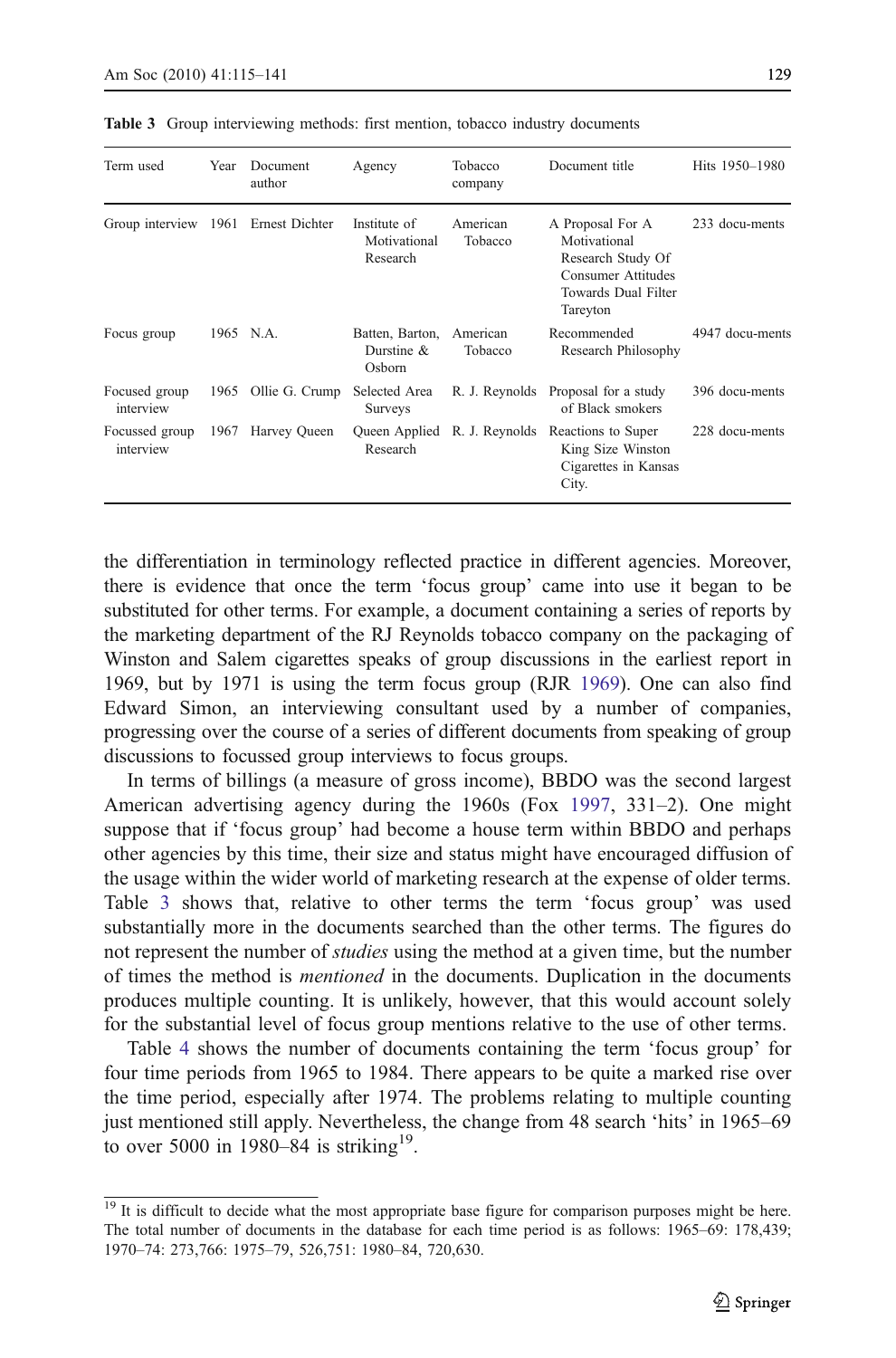| <b>Table 4</b> Focus groups:<br>mentions, tobacco industry<br>documents, 1965-1984 | Year    | Document hits |  |
|------------------------------------------------------------------------------------|---------|---------------|--|
|                                                                                    | 1965-69 | 48            |  |
|                                                                                    | 1970-74 | 658           |  |
|                                                                                    | 1975-79 | 4008          |  |
|                                                                                    | 1980-84 | 5365          |  |
|                                                                                    |         |               |  |

# The Growth of Focus Groups

Why did focus groups grow rapidly in popularity from the 1970s onwards? In the case of the tobacco industry, rising concern about health issues following publication of the US Surgeon General's report on smoking and health in 1964 led tobacco companies to introduce lower tar cigarettes, and encouraged attempts at market segmentation by targeting groups such as young people and women. In this context focus groups played a role alongside other techniques in understanding how consumers responded to new products and new packaging concepts (on pack design see, e.g., Wakefield et al. 2002). Factors specific to particular industries might also have played a role in other areas too. In the late 1960s it became clear to executives in the television industry that news programming could drive audience share. Allen (2001) notes that the development of news formats that were novel at that time, including among others the use of female newscasters, involved the use of focus group research. The 1960s also saw the advent of retail scanning technologies (see Mayer and Mason 1976). This gave companies an effective tool for rapidly monitoring the impact of advertising and promotion without recourse to survey methods. Some sources have suggested (Harvey n. d.; Young 2001) that this indirectly encouraged the use of qualitative techniques such as focus groups as a means of uncovering reasons lying behind shifts in sales patterns.

It is likely, though, that the major factor encouraging the use of focus groups around this time was the state of the economy. The early 1970s saw a sharp recession in the United States. The advertising industry and companies offering research services were beset by layoffs, often of quite experienced staff (Bland 1971), and the use of freelancers became common (Nelson 1971). These are conditions which might have been expected to encourage growth in the use of focus groups. Since focus groups are a relatively cost-effective way of gathering qualitative data, they are likely to have appealed to companies looking to reduce research budgets. In a tight economic climate those who had the skills to conduct focus group research, or who could acquire them, might well have had opportunities for freelancing, consultancy or local work denied to those needing a more substantial infrastructure for research.

As Szybillo and Berger's (1979) survey of advertising research executives makes clear, by the end of the 1970s focus groups had become widely used in advertising agencies for purposes such as questionnaire development, the preliminary evaluation of advertising materials, the development of new products and advertisements, and for consultation with prospective clients. In these contexts focus groups were valued for their speed, flexibility and low cost, and for the access they were seen to provide to consumers' own understandings and language when evaluating actual or potential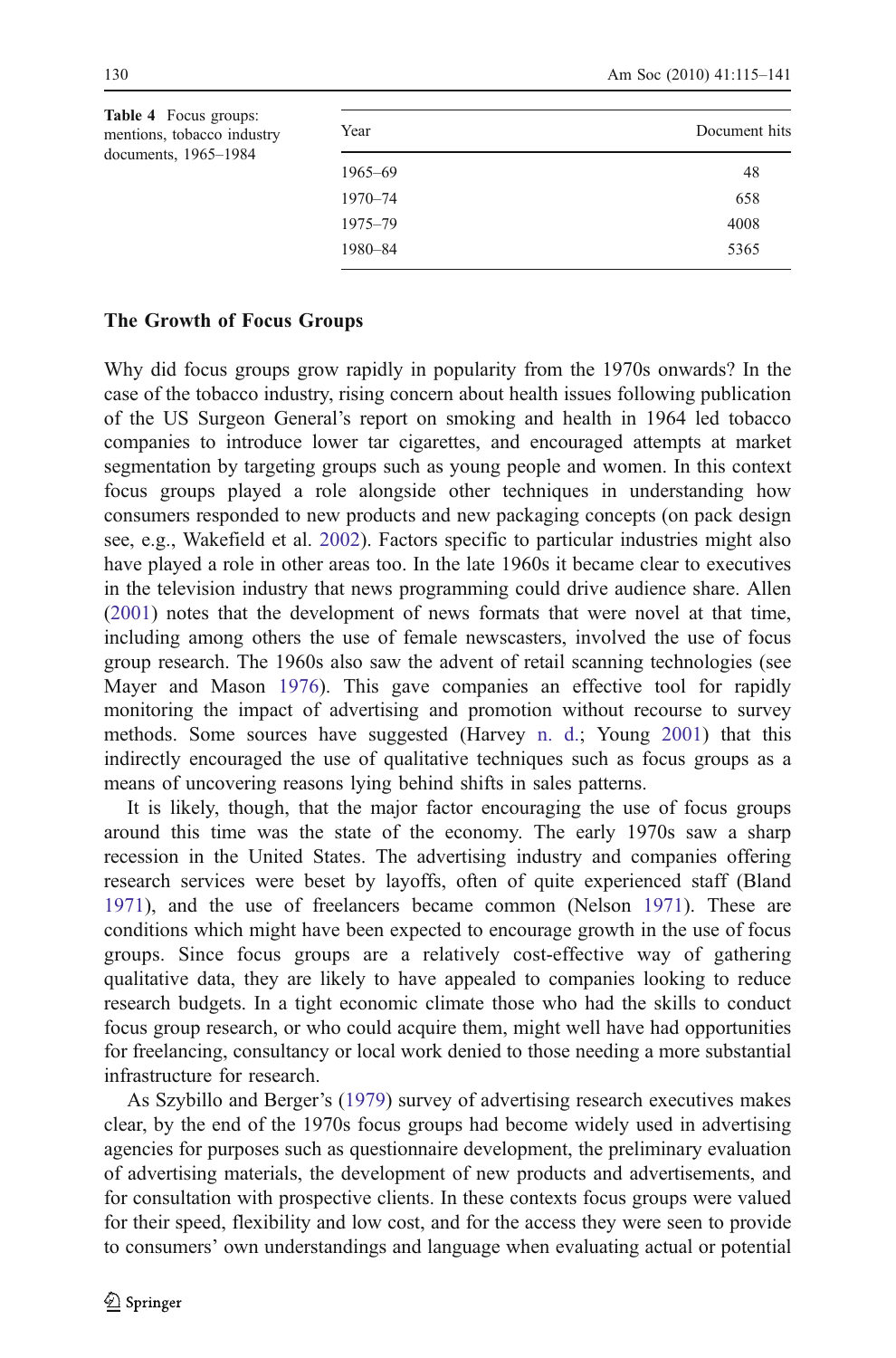products. By this time, too, methodological discussion of focus groups, which had remained sparse in the earlier part of the decade, began to feature more prominently in the consumer research literature. (A number of relevant articles can be found in Higginbotham and Cox 1979.)

## Focus Group Methodology

Within the marketing research literature of the 1970s focus groups began to be positioned as part of the wider qualitative research tradition (see, e.g. Calder 1977). What is noticeable at this juncture, though, is a relative lack of methodological polemic, especially in comparison with the debates surrounding quantitative and qualitative methods in sociology around the same time or earlier controversies about motivation research in marketing. Rather, the literature concerns itself for the most part with the practicalities and technicalities of focus group research and the strengths and limitations of the method in the process. To put this another way, focus groups seem at this time to have been framed largely in terms of 'fitness for purpose' and as complementary to rather than competitive with quantitative methods. To the extent that focus groups are critiqued on methodological grounds in this period it is on the basis that proponents of the method lack a thorough grounding in the social psychology of groups (see, e.g., Yoell 1974).

Merton (1987) records that in the 1970s he did occasionally receive enquiries about the reproduction of materials, by then long out-of-print, relating to the focused interview. This, and some other scattered references to *The Focused Interview* (see, e.g, Bellenger et al. 1976), suggest that the link between the Merton et al's work and the focus group had not become completely invisible around this time. For the most part, however, reference to Merton and his colleagues is notable by its absence from the published literature on focus groups in the 1970s. Indeed, their work seems to have been sufficiently forgotten that Axelrod (1975) could explicitly lament the lack of available training materials or textbooks available to focus group moderators.

It is possible that what lay behind Axelrod's complaint was a concern about the professional status of focus group moderators. Abbott (1988, 234) points out that moves towards professionalisation were a feature of marketing research in the 1970s. Proponents called for the establishment of a variety of formal mechanisms seen as emblematic of professional status. These included licensing, accreditation, the development of an ethical code, and the specification of knowledge requirements for professional practice (see, e.g., Coe and Coe 1976). Abbott also observes that such strategies were only partly successful since the field was a relatively permeable one in terms of expertise and recruitment. Indeed, one might argue that it was both the growing institutionalisation of focus group research and the flow of newer and less experienced entrants to the field that helped to crystallise issues surrounding professional practice.

Lezaun (2007) argues that the contemporary technical literature on focus groups—training manuals, handbooks, and so on—tends to portray the moderator as a rather charismatic figure skillfully orchestrating the ebb and flow of focus group discussions in the face of possible distractions and disruptions from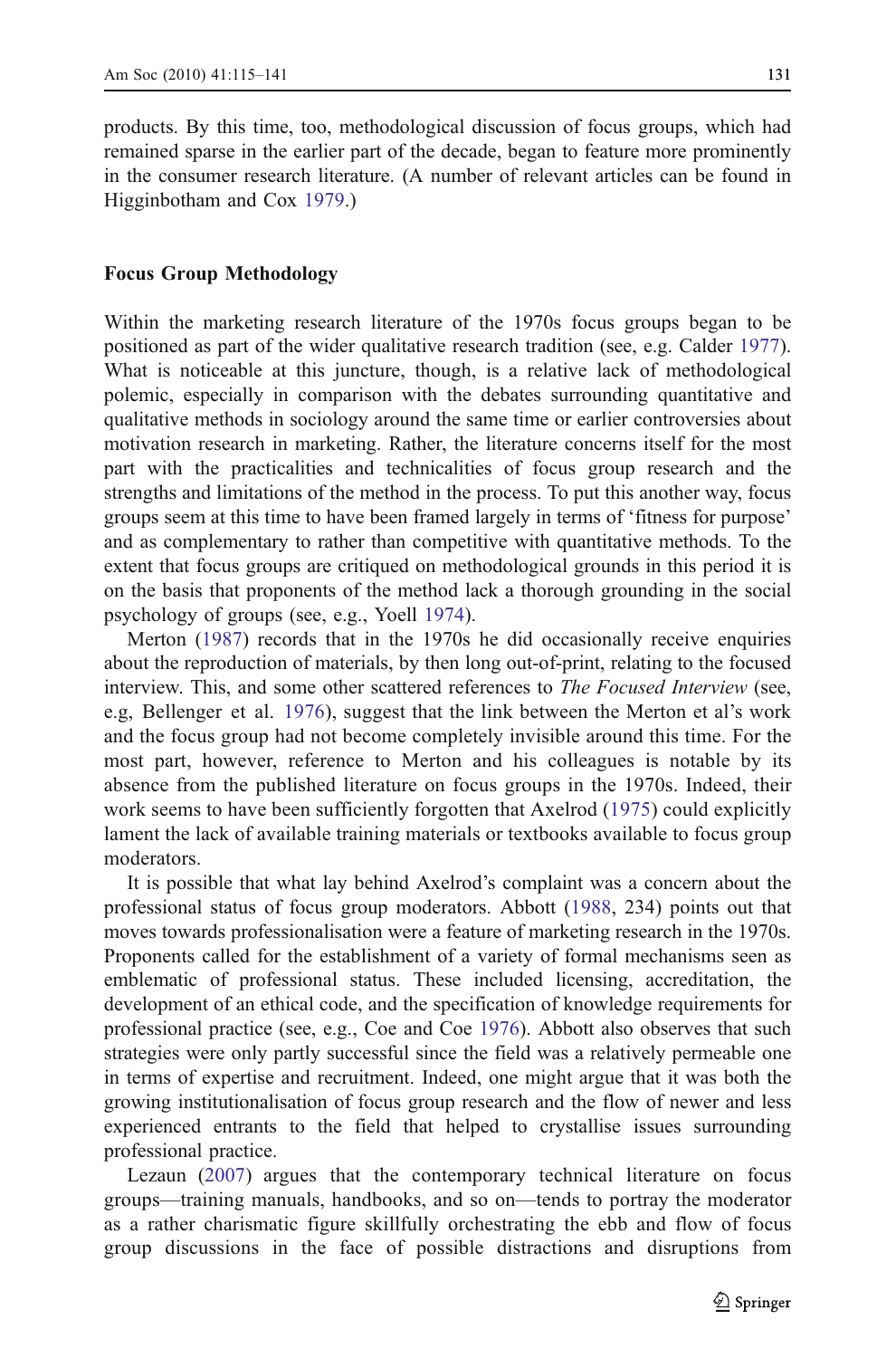participants, setting and clients<sup>20</sup>. It is clear that this conception of the moderator had already begun to develop in the 1970s. Existing practitioners poised somewhat between technical fields such as operations research and market modelling, on the one hand, and the more creative areas of copy writing and art production, on the other, began to emphasise experience and command of the many facets of the moderator's role as claims to professional status (see, e.g, Axelrod 1975; Payne 1976). One might assume that doing so allowed them to manage and potentially neutralise the competitive threat from less established practitioners. In addition, a style of moderation premised on an orchestrated engagement with participants could be seen as compatible with the phenomenologically-oriented approaches then becoming fashionable in the social sciences (Calder 1977, 359). Parallels with contemporary and somewhat modish manifestations of the counter-culture such as 'rap sessions' and encounter groups were also not entirely unnoticed (Wainwright 1975). It is possible to conjecture that, in this context, there might have been little need to invoke an origin myth or a founding figure. (On origin myths and methodological traditions, see Platt 1983.) Dichter's star had waned. Merton perhaps suffered the double penalty of being an academic uninterested in consumers per se but also one who was associated with an organisation that was a potential competitor for research funding. The heroes of the advertising and marketing industries tended to be larger-than-life charismatic figures who had built empires often on little more than wit, talent or enterprise (Fox 1997). In some respects Lazarsfeld fitted this mould rather well but by this time he was well and truly associated with quantitative methods.

## Re-entry into Academic Research

The detailed history of the focus group once it was reintroduced into sociology is beyond the scope of this article. However, a few brief comments about the process of re-entry are in order. In what Robert Merton would almost certainly would have regarded as an example of serendipitous discovery (Merton and Barber 2004), David Morgan, one of the early proponents of focus groups in sociology, records that he and his collaborator Margaret Spanish first heard of the method from a friend who was completing an MBA. She suggested that research techniques used in the field of marketing might be useful for a study Morgan and Spanish were contemplating on people's thinking about heart attacks (Morgan 1988, 7). It should be noted, though, that if by that time focus groups remained relatively unknown among social

 $\frac{20}{20}$  Focused interviewing was scaleable, not just in the sense that it could be applied to groups as well as individuals, but in that it could also be utilised, in effect, on an industrial scale. This, of course, required an infrastructure for conducting and recording groups. That infrastructure was provided by the growing use of specialist focus group facilities with their one-way mirrors, client-viewing rooms, and video-recording equipment and which offered a performative space for moderators to display their skills. (On 'white room' settings, see Lezaun 2007.) It should be apparent that one gap in the story of focus groups is when and how this infrastructure first developed. The necessity for a 'fieldwork of the office' (Lee 2004) was hardly new. Early technological constraints on sound recording meant that, until the advent of magnetic recording, potential respondents commonly had to be brought to a facility where the interview could be conducted by stenographic or phonographic means. Interviewing in groups, however, created additional infrastructural demands, as well as opportunities for economies of scale.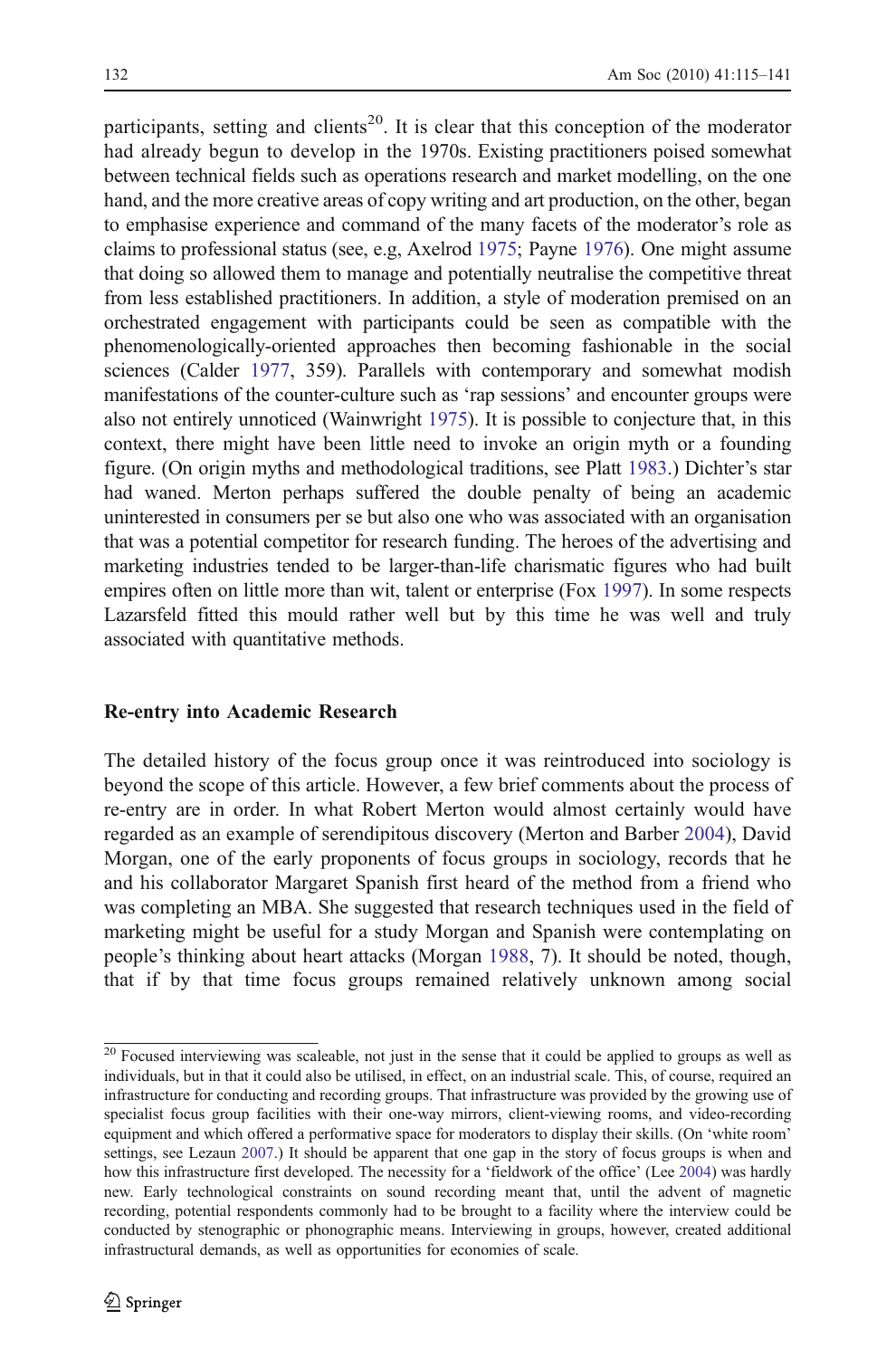scientists as a whole, the method was at least somewhat familiar to researchers in demography and the field of public health.

A number of large-scale projects dealing with family planning in developing countries had used focus groups as a data collection method in the late 1970s (Folch-Lyon et al. 1981; Suyono et al. 1981). Here, the borrowing from the world of marketing was less adventitious than was the case for Morgan and Spanish. Applied research on population issues in developing countries drew together national governments, private sector research firms, international non-governmental organisations, and academic researchers. Because of their funding and educational roles non-governmental organisations in the field had a high degree of involvement with what had become known as 'social marketing' (Schearer 1981). Although various definitions have been proposed (Andreasen 2003), the term 'social marketing' refers to "a program-planning process that applies commercial marketing concepts and techniques to promote voluntary behavior change" (Grier and Bryant 2005). Social marketing emerged in the late 1960s with the argument that the skills and methods associated with consumer research could be turned to promoting socially useful ends rather than simply selling commercial products (Kotler and Levy 1969; Kotler and Zaltman 1971). The techniques associated with social marketing lent themselves rather readily to the evaluation of health promotion and health education materials, and were used in that way by a number of US federal agencies in the 1960s. This work was quite familiar to population control advocates (Schearer 1981).

Even taking these factors into account, it is possible that demographers might anyway have been relatively receptive to focus group methods. Population studies is a field in which the mixing of quantitative and qualitative methods is common, since both the meanings surrounding family planning and reliable estimates of fertility behaviour are important. It is also a field where the focused interviewing of individuals was not unknown (Stycos 1955). However, while focus group methodology would probably have diffused out of demography eventually, such diffusion might have been slow. Particularly within the field of family planning, demography journals tend to be cited within sociology in specialist substantivelybased journals (see Van Dalen and Henkens 1999), perhaps restricting their visibility.

## Conclusion

As a scholar, Merton was acutely aware of his own practices and foibles. In consequence, ideas were, for him, often 'self-exemplifying' in the sense of providing their own example. For instance, Merton's fascination with serendipitous discovery in science came about when he unexpectedly stumbled upon the word 'serendipity' and its meaning in a copy of the *Oxford English Dictionary* he had himself acquired serendipitously (2004, 233–8). In relation to obliteration by incorporation, Merton generalised from his own practice. He commented, for example, that "since, in all innocence, many of us tend to attribute a significant idea, method, or formulation to the author who introduced us to it, the equally innocent transmitter sometimes becomes identified as the originator" (1979, 564). Clearly, though, this hardly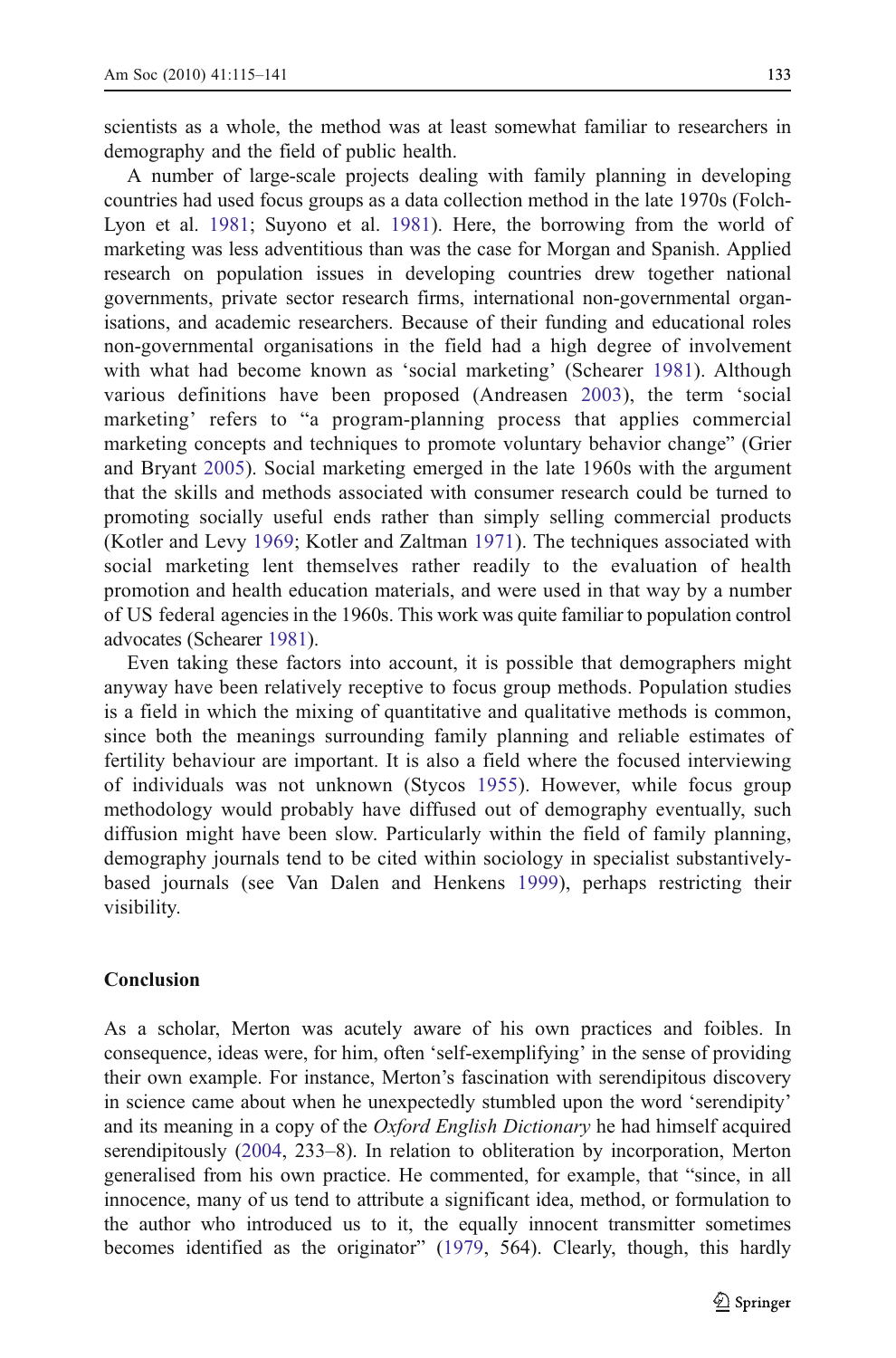exhausts the possible range of processes involved. Wineburg and Shulman (1990) discussing the reception of Merton's concept of the 'self-fulfilling prophecy' (1948) point to two additional situations in which obliteration is likely to occur. One is where a concept is transmitted across disciplinary boundaries by someone more associated with the receiving rather than the originating discipline. As they point out, educational psychologists tend to identify the concept of 'self-fulfilling prophecy' not with Merton but with the psychologist Robert Rosenthal, who developed an extensive programme of research on expectancy effects. One might see a parallel here with the role played by George Horsely Smith in popularising the notion of focused group interviewing in marketing research. Wineburg and Shulman also suggest that where a concept is compatible with more than one theoretical tradition, as the notion of self-fulfilling prophecy was with both neo-Marxism and expectancy theory, the process of obliteration by incorporation is likely to be 'amplified' (1990, 279), as identifying a particular originator for the concept becomes more difficult. The existence of group interviewing methods derived from clinical psychology probably helped to blur Merton's role in the origination of focus group methods. Obliteration of this kind might also be more likely to occur in relation to research methods where, as Platt (1996, 110–1) points out, there is a degree of 'relative autonomy' between underlying theoretical positions and methodological practice.

It might be possible to suggest that there were additional aspects of the work on focused interviewing that might, if only inadvertently, have obscured the method's provenance. As mentioned earlier, The Focused Interview was a codification. It took the 'procedural heuristics' (Lee 2008a) of the unstructured interview, commonplace strategies that interviewers use to manage the interview and the flow of elicited materials within it, and tied them to a wider, and theorised, understanding of what the interview was for and how its success might be judged. Although it drew on both sources, Merton et al's account of the interview was more comprehensive than that provided by Rogers (1945) and less convoluted than the work on interviewing that came out of the Hawthorne studies (Roethlisberger and Dickson 1939). In addition, it eschewed the therapeutic intent, manifest or latent, behind both of these earlier works. Merton and Zuckerman (1973) link the extent to which scholars in a particular scientific field are visible to the degree of codification within that field. Although their discussion is couched very broadly in terms of disciplines and agecohorts, there is a hint here that obliteration by incorporation might actually arise as an unintended consequence of codification. One might conjecture that, intertwining principle and practice as it did, the ideas propounded within The Focused Interview, were set out with both a level of generality and practical versimilitude that might have made them readily assimilable within the field as a whole.

Although he was writing about 'classical' social theory, Charles Camic's comment on the utility of historical understanding of past work is apposite. Its value, he writes (1997, 6),

... lies not in turning up 'usable bits of lore' that may fit with our particular projects of the moment, but in providing a larger critical distance which frees us from the immediate present, exposes us to voices that do more than duplicate our own, and enlarges the horizon of theoretical alternatives beyond the finite bounds of current possibilities.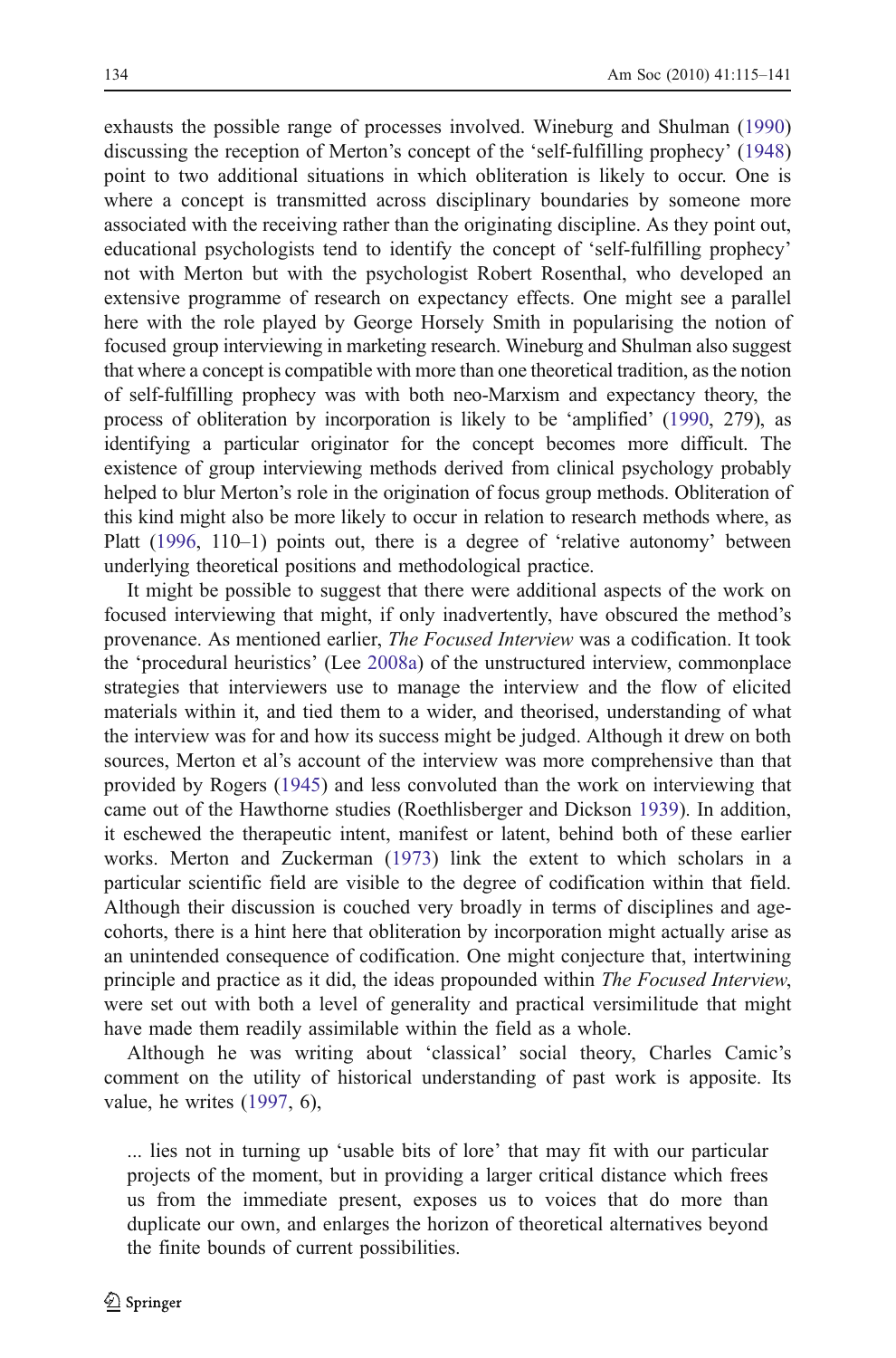In this light, the intellectual and historical continuities and discontinuities between focused interviewing and focus groups prompt a number of observations. The contrast Lezaun (2007) highlights between the contemporary role of the focus group moderator and the focused interviewer is a reminder that the social relations of data collection shift over time. The emphasis Merton et al place in The Focused Interview on the Rogerian concept of 'nondirection' (Rogers 1945) probably reflects is a degree of sensitivity towards what were at the time they were developing the method quite marked disparities in socio-economic status and educational attainment between interviewer and interviewee. In the wartime context, too, there were seemingly sensitivities around the position of researchers vis-à-vis enlisted personnel (Clausen 1984). In the more affluent and consumption-oriented post-war world the need for this kind of 'institutionalised social diffidence' was, presumably, much less clearly felt.

The story recounted here also has some relevance to debates about the ethical implications of methodological choices. There has been a tendency in accounts of the development of post-war American social science to see something of an elective affinity betwen quantitative methods and the interests of the state and/or capitalism. (For a summary, see Platt 1996, Chapter 5.) The extent to which the tobacco companies, among others, embraced qualitative methods, such as focus groups, has received much less sociological scrutiny. Although, for example, a writer like Vance Packard (1957) could develop a sustained and widely-read critique of the manipulative potential of marketing research techniques, sociologists preferred to dismiss him as a populariser (Horowitz 1994, 185). So, too, social marketers in their attempt to turn consumer research towards socially useful ends might have been more visible to sociologists than other segments of the marketing industry. Whatever the reasons for sociological disinterest, the early history of focus groups makes assumptions about the intrinsic ethicality or political purity of particular methods difficult to sustain.

Merton's reputation as a structural functionalist has sometimes obscured his relationship to the Chicago tradition. Because the definition of the situation was central to Merton's interest in the unanticipated consequences of action, he was intellectually open to theorists such as Cooley, Mead and Thomas. (It might be not without coincidence that Merton was friendly with William Isaac Thomas and his wife Dorothy. W. I. Thomas had moved to New York after his dismissal from Chicago.) Merton was also open to participant observation as a method (see, e.g., Merton 1968, 278). However, Cullen and Messner (2007) point to an important difference in sensibility between Merton and sociologists of the Chicago School. While the Chicagoans, with their religious and reformist roots, saw local areas as socially disorganised, Merton, who had grown up in an impoverished area of Philadelphia, had a rather benign view of immigrant and working class communities. This might have rendered less than methodologically compelling, from Merton's point of view, the need for ethnographic understanding based on progressive engagement by an outsider. One might couple to this a perspective on interviewing within the qualitative tradition itself that was less straightforward than one might think. To some extent, the Chicagoans deprecated the interview as a method (Lee 2004). Early on, the interview was seen as being inferior to the life history and to 'undesigned' materials—what nowadays would be seen as unobtrusive data sources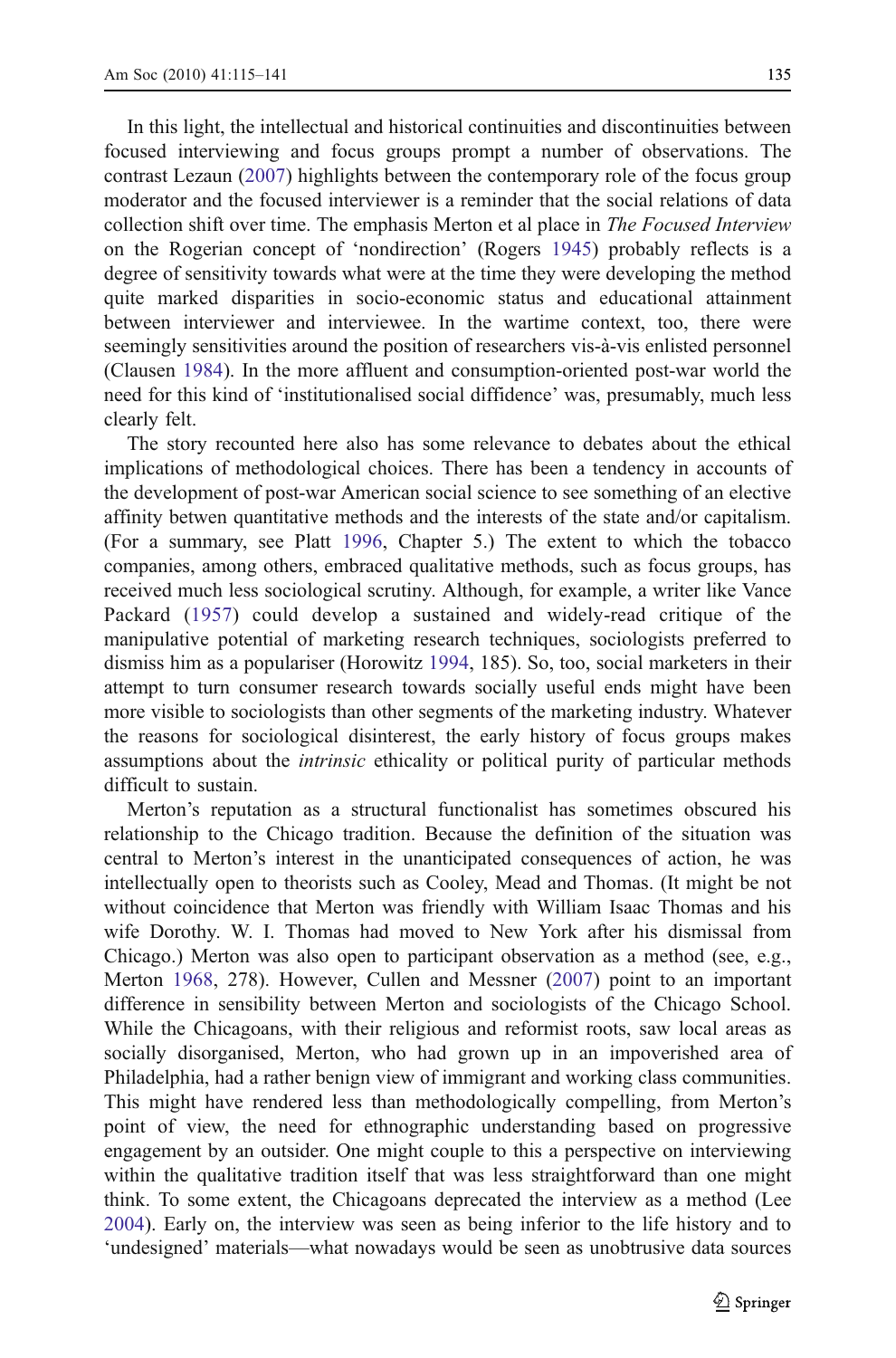(Webb et al. 1966; Lee 2000)—or was regarded as the province of social workers. Later the interview came to be regarded as a method to be used less on its own than in combination with other methods such as participant observation<sup>21</sup>. This, together with a tendency for qualitative researchers to learn their craft in apprentice-like relations with a more experienced mentor, might have encouraged disinterest in Merton et al's work or fuelled a tendency to draw only on its more practical aspects.

Merton, as Cole and Zuckerman put it, "has shown an almost obsessive fascination with scientific paternity" (1975, 140). He listed, for example, the many figures proclaimed by their descendants to be the "father of" this or that discipline and catalogued the frequently bitter priority disputes between scientific luminaries such as Newton and Hooke, Laplace and Gauss, and Janet and Freud (Merton 1957). One can read Merton's 1987 article as asserting in an urbane but nevertheless firm way his own priority to the development of the focus group. Certainly that claim is a sound one. It is likely, therefore, that Merton would have appreciated the title of his New York Times obituary (Kaufman 2003). It refers to him, quite appropriately, not just as a "versatile sociologist" but as "Father of the Focus Group."

## References

- Abbott, A. (1988). The system of professions: An essay on the division of expert labor. Chicago: University of Chicago Press.
- Addison, P. (1993). Churchill on the home front: 1900–1955. London: Pimlico.
- Allen, C. (2001). News is people: The rise of local TV news and the fall of news from New York. Iowa State Press.
- Anderson, M. H. (2006). How can we know what we think until we see what we said?: A citation and citation context analysis of Karl Weick's The Social Psychology of Organizing. Organization Studies, 27, 1675–1692.
- Andreasen, A. R. (2003). The life trajectory of social marketing: some implications. Marketing Theory, 3, 293–303.
- Anonymous (1961). Car-owner panels help Dodge prepare 1962 ad campaign. Automobile Topics, p 30.
- Axelrod, M. D. (1975). The dynamics of the group interview. Advances in Consumer Research, 3, 437–441.
- Baker, W. E., & Faulkner, R. R. (1991). Role as resource: the Hollywood film industry. American Journal of Sociology, 97, 274–304.
- Batten Barton. (1965). Recommended Research Philosophy. BBDO. (Tobacco Industry Document) Bates Number: 990319236/9254. http://legacy.library.ucsf.edu/tid/odh75f00.
- Baumgartner, H., & Pieters, R. (2003). The structural influence of marketing journals: a citation analysis of the discipline and its subareas over time. Journal of Marketing, 67, 123–139.
- Bellenger, D. N., Bernhardt, K. L., & Goldstucker, J. L. (1976). Qualitative research techniques: Focus group interviews. In D. N. Bellenger, K. L. Bernhardt, & J. L. Goldstucker (Eds.), Qualitative Research in Marketing (pp. 7–28). Chicago: American Marketing Association.
- Bero, L. (2003). Implications of the tobacco industry documents for public health and policy. Annual Reviews in Public Health, 24, 267–288.
- Bland, D. (1971). The over-50 job hunter up against the establishment. Marketing/Communications, 299, 26–30.
- Blankenship, A. B., Crossley, A., Heidingsfield, M. S., Herzog, H., & Kornhauser, A. (1949). Questionnaire preparation and interviewer technique. Journal of Marketing, 14, 399–433.

Bloom, S. W. (2002). Word as scalpel: A history of medical sociology. Oxford University Press.

<sup>&</sup>lt;sup>21</sup> Kleinman et al. (1994) point to situations where qualitative researchers have come to feel that their social identity as an ethnographer was compromised or diminished by conducting fieldwork based only on interviewing. To some extent, of course, focus groups might assuage this concern by seeming to provide a less individuated component to solely interview-based work.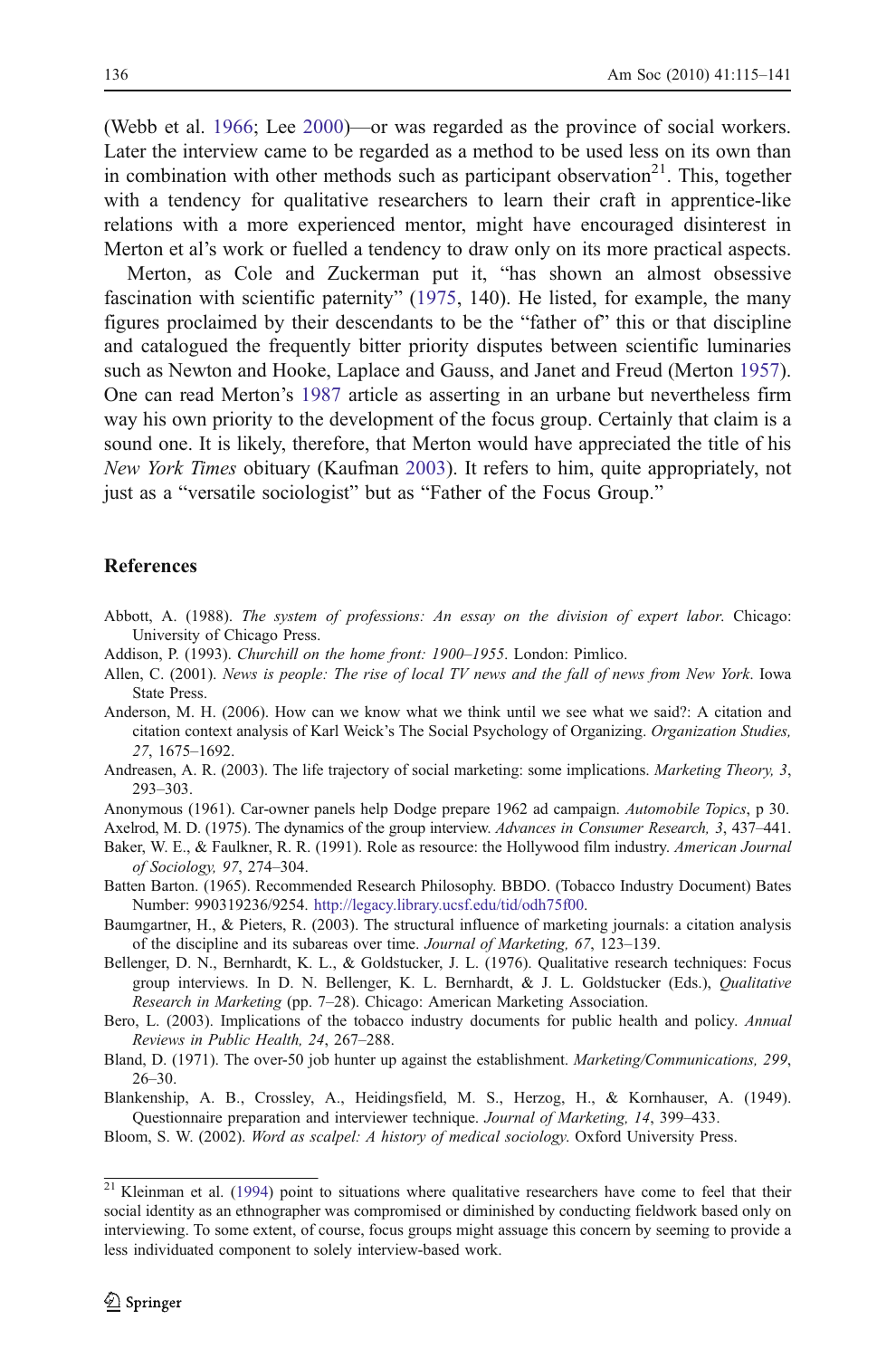- Bogardus, E. S. (1957). Review of The Focused Interview. Sociology and Social Research, 41, 243.
- Borgman, C. L., & Furner, J. (2002). Scholarly communication and bibliometrics. In B. Cronin (Ed.), Annual Review of Information Science and Technology ((pp, Vol. 36, pp. 3–72). Medford: Information Today.
- Borsky, P. N., Freiberg, A. D., & Smith, G. H. (1955). Motivation research I: proceedings of the tenth annual conference of the american association for public opinion research. Public Opinion Quarterly, 19, 425–464.

Brinton, J. E. (1956). Review of The Focused Interview. Journalism Quarterly, 33, 383–384.

- Brown, G. W., & Rutter, M. (1966). The measurement of family activities and relationships: a methodological study. Human Relations, 19, 241–263.
- Burgess, R. G. (1986). Sociology, education and schools. London: Batsford Ltd.
- Burr, W. R., Hill, R., Nye, F. I., & Reiss, I. L. (1979). Introduction. In: Contemporary Theories about the Family. Volume 1: Research-Based Theories (pp. 672). New York: Free Press.
- Calder, B. J. (1977). Focus groups and the nature of qualitative marketing research. Journal of Marketing Research, 14, 353–364.
- Calhoun, C., & VanAntwerpen, J. (2007). Orthodoxy, heterodoxy, and hierarchy: 'Mainstream'Sociology and its challengers. In C. Calhoun (Ed.), Sociology in America. Chicago: University of Chicago Press.
- Camic, C. (1997). Reclaiming the sociological classics: The state of the scholarship. Oxford: Blackwells.
- Carter, E. S. (1956). Review of The Focused Interview. Quarterly Journal of Speech, 42, 321–322.
- Carter, S. M. (2005). Tobacco document research reporting. Tobacco Control, 14, 368–376.
- Chubin, D. E., & Moitra, S. D. (1975). Content analysis of references: adjunct or alternative to citation counting? Social Studies of Science, 5, 423–441.
- Clausen, J. A. (1984). Research on the American soldier as a career contingency. Social Psychology Quarterly, 47, 207–13.
- Clemens, E. S., Powell, W. W., McIlwaine, K., & Okamoto, D. (1995). Careers in print: books, journals, and scholarly reputations. American Journal of Sociology, 101, 433–494.
- Coe, T. L., & Coe, B. J. (1976). Marketing research: The search for professionalism. In K. L. Bernhardt (Ed.), Educators Proceedings No. 39 (pp. 257–259). Chicago: American Marketing Association.
- Cole, S. (1975). The growth of scientific knowledge: Theories of deviance as a case study. The Idea of Social Structure: Papers in Honor of Robert K. Merton:175–220.
- Cole, J. R., & Zuckerman, H. (1975). The emergence of a scientific specialty: The self-exemplifying case of the sociology of science. The Idea of Social Structures: Papers in Honor of Robert K. Merton, L. Coser (Ed.), New York: Harcourt & Brace:139–174.
- Collins, L., & Montgomery, C. (1970). Whatever happened to motivation research? End of the messianic hope. Journal of the Market Research Society, 12, 1–11.
- Converse, J. M. (1987). Survey research in the United States: Roots and emergence 1890–1960. Berkeley: University of California Press.
- Cranston, A. (1986). Psychology in the Veterans Administration: a storied history, a vital future. American Psychologist, 41, 990–995.
- Crothers, C. (1987). Robert K. Merton. Chichester: Ellis Horwood.
- Cullen, F. T., & Messner, S. F. (2007). The making of criminology revisited: an oral history of Merton's anomie paradigm. Theoretical Criminology, 11, 5–37.
- Davison, W. P. (1987). A story of the POQ's fifty-year Odyssey. Public Opinion Quarterly, 51, S4–S11.
- DeWeese, L. C. (1972). Status concerns and library professionalism. College and Research Libraries, 33, 31–38.
- Dichter, E. (1961). A proposal for a motivational research study of consumer attitudes towards dual filter tareyton. A. Tobacco. (Tobacco Industry Document) Bates Number: 990420764/0791. [http://legacy.](http://legacy.library.ucsf.edu/tid/kcw05f00) [library.ucsf.edu/tid/kcw05f00](http://legacy.library.ucsf.edu/tid/kcw05f00).
- Di Maggio, P. J., & Powell, W. W. (1983). The iron cage revisited: Institutional isomorphism and collective rationality in organizational fields. American Sociological Review, 48, 147–160.
- Dohrenwend, B. S., & Richardson, S. A. (1963). Directiveness and nondirectiveness in research interviewing. Psychological Bulletin, 60, 475–485.
- Feigenbaum, K. D. (1973). An exploratory study of the young male's comprehension of social interaction. Journal of Genetic Psychology, 123, 263–271.
- Fiske, M., & Handel, L. (1947). New techniques for studying the effectiveness of films. Journal of Marketing, 11, 390–393.
- Folch-Lyon, E., de la Macorra, L., & Bruce Schearer, S. (1981). Focus group and survey research on family planning in Mexico. Studies in Family Planning, 12, 409–432.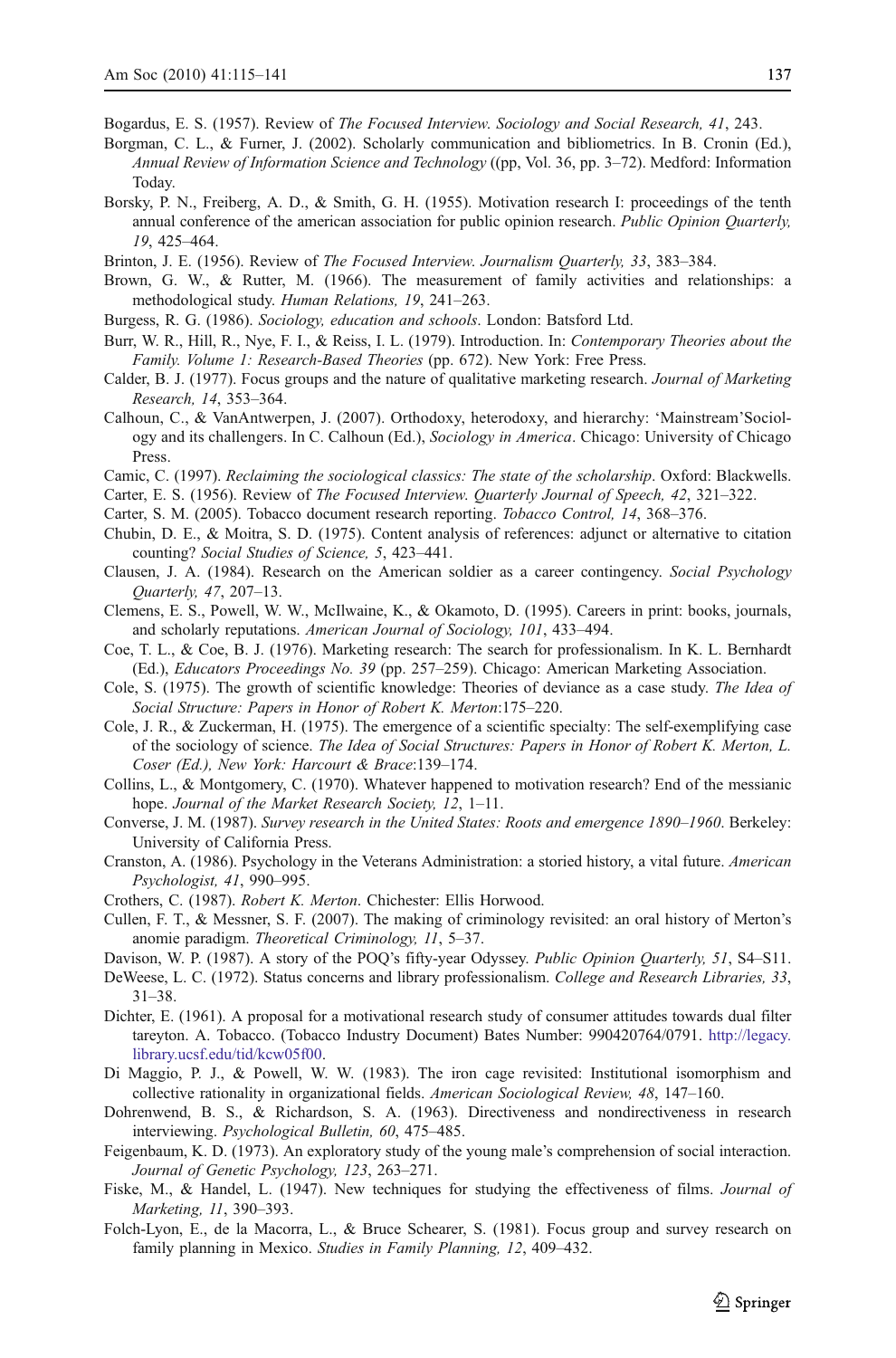Fox, S. R. (1997). The mirror makers: A history of American advertising and its creators. University of Illinois Press.

Francois, W. E. (1968). Programed instruction of news writing skills. Journalism Quarterly, 45, 735–738.

- Fullerton, R. A. (2007). Mr. MASS motivations himself': explaining Dr. Ernest Dichter. Journal of Consumer Behaviour, 6, 369.
- Garfield, E. (1980). Citation measures of the influence of Robert K. Merton. *Transactions of the New York* Academy of Sciences, Series II, 39, 61–74.
- Garfield, E. (2004). The unintended and unanticipated consequences of Robert K. Merton. Social Studies of Science, 845–853.
- Geier, J. G. (1967). A trait approach to the study of leadership in small groups. The Journal of Communication, 17, 316–323.
- Geis, G. (1968). The heavy electrical equipment antitrust cases of 1961. In G. Geis (Ed.), White-Collar Criminal: The Offender in Business and the Profession. New York: Atherton Press.
- Givel, M., & Glantz, S. A. (2004). The 'Global Settlement' with the tobacco industry: 6 years later. American Journal of Public Health, 94, 218–224.
- Golden-Biddle, K., Locke, K., & Reay, T. (2006). Using knowledge in management studies: an investigation of how we cite prior work. Journal of Management Inquiry, 15, 237–255.
- Goldman, A. E. (1962). The group depth interview. Journal of Marketing, 26, 61–68.
- Goldman, A. E., & McDonald, S. S. (1987). The group depth interview: Principles and practice. Prentice-Hall.
- Grier, S., & Bryant, C. A. (2005). Social marketing in public health. Annual Review of Public Health, 26, 319–339.
- Hall, G. E., & Loucks, S. F. (1977). A developmental model for determining whether the treatment is actually implemented. American Educational Research Journal, 14, 263–276.
- Hanney, S., Frame, I., Grant, J., Buxton, M., Young, T., & Lewison, G. (2005). Using categorisations of citations when assessing the outcomes from health research. Scientometrics, 65, 357–379.
- Hartley, J. (2006). Reading and writing book reviews across the disciplines. Journal-American Society for Information Science and Technology, 57, 1194–1207.
- Harvey, B. (n.d.). A brief personal history of media optimization. Bill Harvey Consulting.
- Higginbotham, J. B., & Cox, K. K. (1979). Focus group interviews: A reader. Chicago: American Marketing Association.
- Horowitz, D. (1994). *Vance Packard and American social criticism*. Chapel Hill: University of North Carolina Press.
- Kaufman, M. T. (2003). Robert K. Merton, versatile sociologist and father of the Focus Group, Dies at 92. In: New York Times. New York.
- Kerin, R. A. (1996). In pursuit of an ideal: the editorial and literary history of the journal of marketing. Journal of Marketing, 60, 1–13.
- Kleinman, S., Stenross, B., & McMahon, M. (1994). Privileging fieldwork over interviews: consequences for identity and practice. Symbolic Interaction, 17, 37–50.
- Kotler, P., & Levy, S. J. (1969). Broadening the concept of marketing. Journal of Marketing, 33, 10–15.
- Kotler, P., & Zaltman, G. (1971). Social marketing: an approach to planned social change. Journal of Marketing, 35, 3–12.
- Kretzschmar, W. A., Jr., Darwin, C., Brown, C., Rubin, D. L., & Biber, D. (2004). Looking for the smoking gun: Principled sampling in creating the tobacco industry documents corpus. Journal of English Linguistics, 32, 31–47.
- Krueger, R. A. (1988). Focus groups: A practical guide for applied research. Newbury Park: Sage.
- Krugman, H. E. (1956). An historical note on motivation research. Public Opinion Quarterly, 20, 719–723.
- Landgraf, J. L. (1957). Review of The Focused Interview. American Anthropologist, 59, 756–757.
- Lazarsfeld, P. F. (1972). Progress and fad in motivation research. In P. F. Lazarsfeld (Ed.), Qualitative analysis: Historical and critical essays (pp. 203–224). Boston: Allyn and Bacon.
- Lee, R. M. (2000). Unobtrusive methods in social research. Buckingham: Open University Press.
- Lee, R. M. (2004). Recording technologies and the interview in sociology, 1920–2000. Sociology, 38, 869–889.
- Lee, R. M. (2008a). David Riesman and the sociology of the interview. Sociological Quarterly, 49, 285-307.
- Lee, R. M. (2008b). Emory Bogardus and The New Social Research. Current Sociology, 56, 307–321.
- Levy, S. J. (2005). The evolution of qualitative research in consumer behavior. Journal of Business Research, 58, 341–347.
- Lezaun, J. (2007). A market of opinions: the political epistemology of focus groups. Sociological Review, 55, 130–151.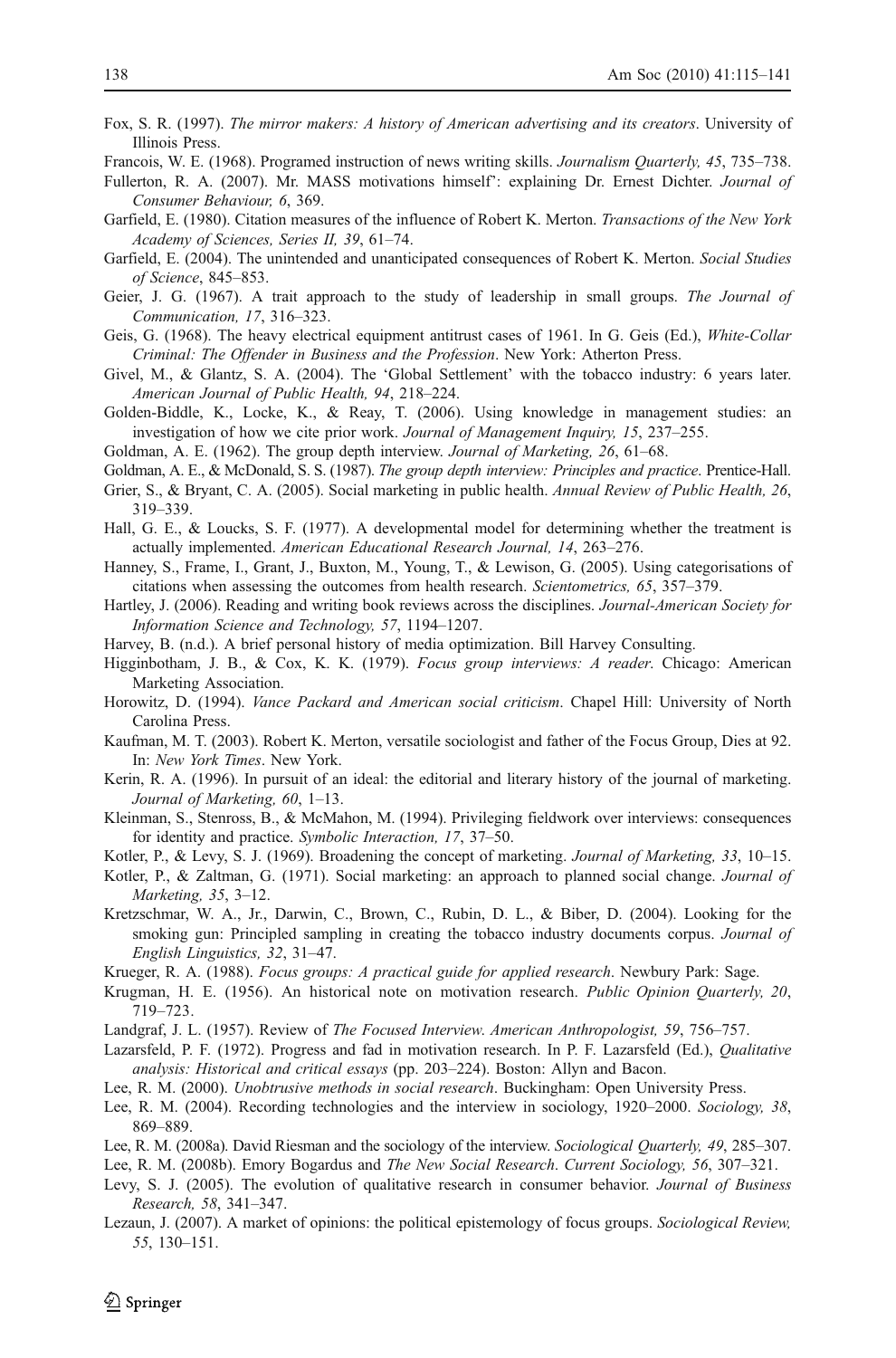- Lounsbury, M., & Carberry, E. J. (2005). From King to Court Jester? Weber's fall from grace in Organizational Theory. Organization Studies, 26, 501–525.
- Lucas, D. B., & Britt, S. H. (1950). Advertising psychology and research: An introductory book. New York: McGraw-Hill.
- Lucas, D. B., & Britt, S. H. (1963). Measuring advertising effectiveness. McGraw-Hill Education.
- MacKenzie, R., Collin, J., & Lee, K. (2003). The tobacco industry documents: An introductory handbook and resource guide for researchers. London: London School of Hygiene & Tropical Medicine.
- Marx, G. T. (1984). Notes on the discovery, collection, and assessment of hidden and dirty data. In: W. Schneider Joseph, & J. I. Kitsuse (Eds.). Studies in the sociology of social problems. Ablex.
- Mayer, M. L., & Mason, J. B. (1976). The status of point-of-sale systems in department and apparel stores. In K. L. Bernhardt (Ed.), Educators proceedings No. 39 (pp. 308–312). Chicago: American Marketing Association.
- McClintock, C. G. (1957). Review of The Focused Interview. Contemporary Psychology 2:2 8 220–221
- Merton, R. K. (1948). The self-fulfilling prophecy. The Antioch Review 8:193–210 %U [http://www.jstor.](http://www.jstor.org/stable/4609267) [org/stable/4609267.](http://www.jstor.org/stable/4609267)
- Merton, R. K. (1957). Priorities in scientific discovery: a chapter in the Sociology of Science. American Sociological Review, 22, 635–659.
- Merton, R. K. (1965). On the shoulders of giants: A Shandean postscript. New York: The Free Press.
- Merton, R. K. (1968). Social theory and social structure. New York: Free Press.
- Merton, R. K. (1979). Foreword. In E. Garfield (Ed.), *Citation Indexing: Its theory and application in* science, technology, and humanities. Philadelphia: ISI Press.
- Merton, R. K. (1987). The focussed interview and focus groups: continuities and discontinuities. Public Opinion Quarterly, 51, 550–566.
- Merton, R. K. (1998). Working with Lazarsfeld. In B.-P. Lécuyer & J. Lautman (Eds.), *Paul Lazarsfeld* 1901–1976. La Sociologie de Vienne à New York. Paris: L'Harmattan.
- Merton, R. K. (2004). Afterword: Autobiographical reflections on The Travels and Adventures of Serendipity. In R. K. Merton & E. G. Barber (Eds.), The Travels and Adventures of Serendipity (pp. 230–298). Princeton: Princeton University Press.
- Merton, R. K., & Barber, E. G. (2004). The travels and adventures of serendipity: A study in sociological semantics and the sociology of science. Princeton: Princeton University Press.
- Merton, R. K., & Zuckerman, H. (1973). Age, aging, and age structure in science. In: R. K. Merton (Ed.). The sociology of science: Theoretical and empirical investigations (pp. 497–559).
- Merton, R. K., Fiske, M., & Kendall, P. L. (1956). The focused interview. New York: The Free Press.
- Merton, R. K., & Kendall, P. L. (1946). The focused interview. The American Journal of Sociology, 51, 541–557.
- Mizruchi, M. S., & Fein, L. C. (1999). The social construction of organizational knowledge: a study of the uses of coercive, mimetic, and normative isomorphism. Administrative Science Quarterly, 44, 653–83.
- Moravcsik, M. J., & Murugesan, P. (1975). Some results on the function and quality of citations. Social Studies of Science, 5, 86–92.
- Morgan, D. H. J. (1985). The family, politics and social theory. London: Routledge & Kegan Paul.
- Morgan, D. L. (1988). Focus groups as qualitative research. Newbury Park: Sage.
- Morgan, D. L., & Spanish, M. T. (1984). Focus groups: a new tool for qualitative research. Qualitative Sociology, 7, 253–270.
- Morris, R. T. (1957). Review of The Focused Interview. American Sociological Review, 22, 239–240.
- Morrison, D. E. (1998). The search for a method: Focus groups and the development of mass communication research. Luton: University of Luton Press.
- Mulvihill, D. F. (1956). Review of *The Focused Interview. Journal of Marketing, 21*, 254–255.
- Nelson, R. (1971). Freelancing: last vestige of the star system. Marketing/Communications, 299, 32-35.
- Nelson, M. R. (2008). The hidden persuaders: then and now. Journal of Advertising, 37, 113–126.
- Newman, J. W. (1992). Some observations of a developing field. Advances in Consumer Research 19. Nicolson, H. (1966). Diaries and letters, 1930–1939. London: Collins.
- Osborn, A. (1948). Your creative power: How to use imagination. New York: Charles Scribner & Sons. Osborne, T., & Rose, N. (1999). Do the social sciences create phenomena?: The example of public opinion
- research. British Journal of Sociology, 50, 367–396. Packard, V. (1957). The hidden persuaders. Harmonsworth: Penguin.
- Paradise, L. M., & Blankenship, A. B. (1951). Depth questioning. Journal of Marketing, 15, 274-288.
- Paykel, E. S. (2001). The evolution of life events research in psychiatry. Journal of Affective Disorders, 62, 141–149.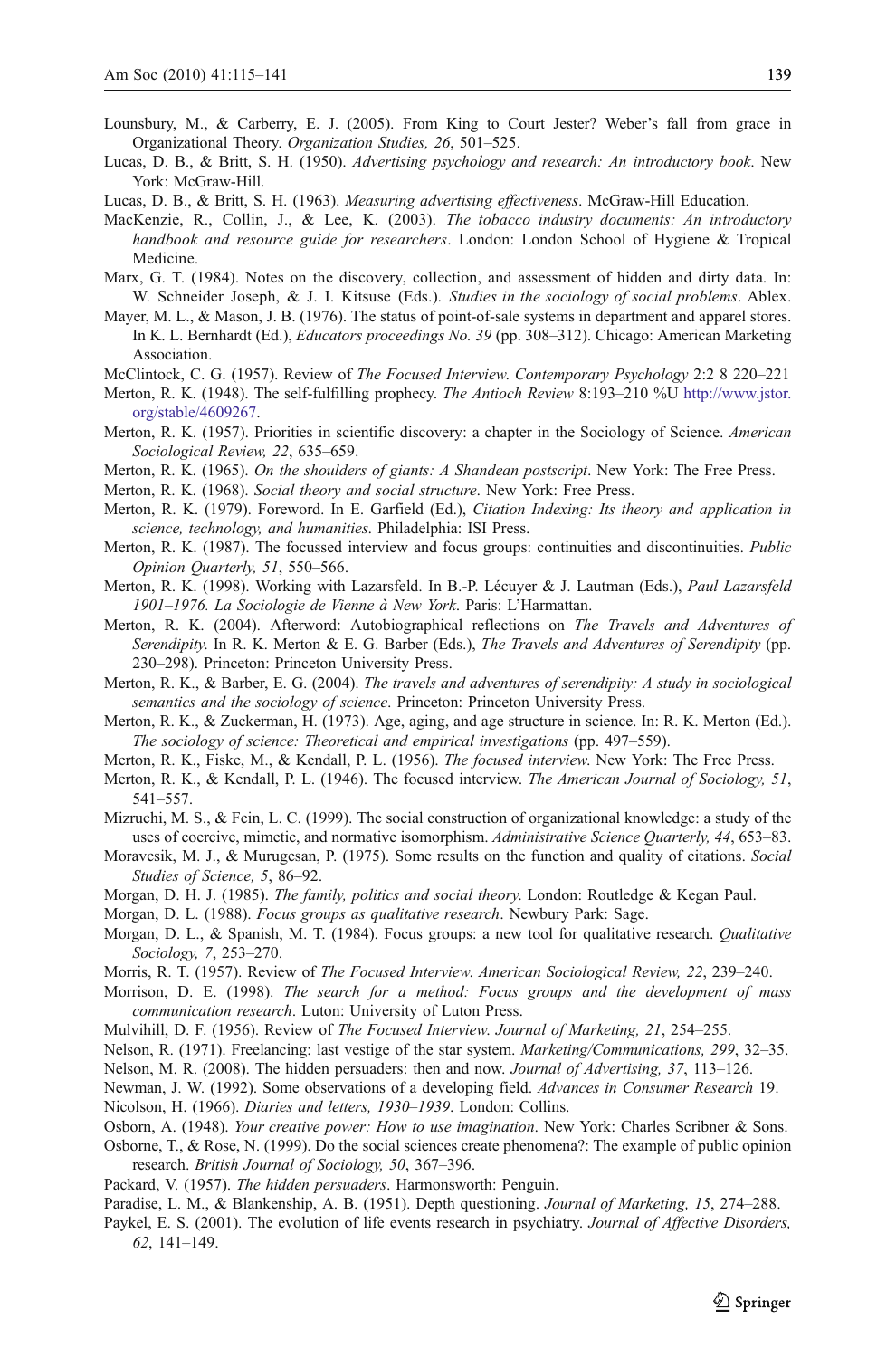- Payne, M. S. (1976). Preparing for group interview. Advances in Consumer Research, University of Michigan, 4, 434–436.
- Platt, J. (1983). The development of the participant observation method in sociology: origin myth and history. Journal of the History of the Behavioral Sciences, 19, 379–393.
- Platt, J. (1996). A history of sociological research methods in America 1920–1960. Cambridge: Cambridge University Press.
- Price, P. H. (1956). Review of The Focused Interview. Rural Sociology, 21, 316–317.
- RJR. (1969). Winston & Salem Package Research: Consumer Research Report. R. Reynolds. (Tobacco Industry Document) Bates Number: 501079162/9174. http://legacy.library.ucsf.edu/tid/vng59d00.
- Roethlisberger, F. J., & Dickson, W. J. (1939). Management and the worker. Cambridge: Harvard University Press.
- Rogers, C. R. (1945). The nondirective method as a technique for social research. The American Journal of Sociology, 50, 279–283.

Rogers, E. M. (1997). A history of communication study: A biographical approach. New York: Free Press.

- Rossiter, M. W. (1995). Women scientists in America: Before affirmative action, 1940–1972: Johns Hopkins University Press.
- Schearer, S. B. (1981). The value of focus group research for social action programs. Studies in Family Planning, 12, 407–408.
- Shadish, W. R., Tolliver, D., Gray, M., & Sen Gupta, S. K. (1995). Author judgements about works they cite: three studies from psychology journals. Social Studies of Science, 25, 477–498.
- Shapiro, E. P. (1952). The group interview as a tool of research. Journal of Marketing, 16, 452–454.
- Simonson, P. (2005). The serendipity of Merton's communications research. International Journal of Public Opinion Research, 17, 277–297.
- Small, H. (1982). Citation context analysis. Progress in Communication Sciences, 3, 287–310.
- Smith, G. H. (1954). Motivation research in advertising and marketing. New York: McGraw-Hill.
- Snizek, W. E., & Fuhrman, E. R. (1979). Some factors affecting the evaluative content of book reviews in sociology. The American Sociologist, 14, 108–114.
- Sterne, J. (2005). C. Wright Mills, the Bureau for Applied Social Research, and the meaning of critical scholarship. Cultural Studies <-> Critical Methodologies, 5, 65-94.
- Stewart, D. W., Shamdasani, P. N., & Rook, D. W. (2006). Focus groups: Theory and practice (2nd ed.). Thousand Oaks: Sage.
- Stinchcombe, A. (1975). Merton's theory of social structure. In L. A. Coser (Ed.), The idea of social structure: Papers in honor of Robert K. Merton (pp. 11–33). New York: Harcourt Brace Jovanovich.
- Stycos, J. M. (1955). Family and fertility in Puerto Rico: A study of the lower income group. New York: Columbia University Press.
- Stycos, J. M. (1957). Review of The Focused Interview. Social Forces, 35, 387–388.
- Sullivan, T. A. (1994). Genre in sociology: The case for the monograph. In J. J. Fyfe & R. J. Simon (Eds.), Editors as gatekeepers (pp. 159–176). Lanham: Rowman & Littlefield.
- Suyono, H., Piet, N., Stirling, F., & Ross, J. (1981). Family planning attitudes in urban indonesia: findings from focus group research. Studies in Family Planning, 12, 433–442.
- Szybillo, G. J., & Berger, R. (1979). What advertising agencies think of focus groups. Journal of Advertising Research, 19, 29–33.
- Tadajewski, M. (2006). Remembering motivation research: Toward an alternative genealogy of interpretive consumer research. Marketing Theory, 6, 429–466.
- Turner, S. P., & Turner, J. H. (1990). The impossible science. Newbury Park: Sage.
- Van Dalen, H. P., & Henkens, K. (1999). How influential are demography journals? Population and Development Review, 25, 229–251.
- van de Vall, M. (1975). Utilization and methodology of applied social research: four complementary models. Journal of Applied Behavioral Science, 11, 14–38.
- Wainwright, T. (1975). Focus group interview: consumers rap about today's shopping, buying. Advertising Age, 37–40.
- Wakefield, M., Morley, C., Horan, J. K., & Cummings, K. M. (2002). The cigarette pack as image: new evidence from tobacco industry documents. Tobacco Control, 11, i73–i80.
- Weaver, T. (1970). Use of hypothetical situations in a study of Spanish American illness referral systems. Human Organization, 29, 140–154.
- Webb, E. J., Campbell, D. T., Schwartz, R. D., & Sechrest, L. (1966). Unobtrusive measures: Nonreactive research in the social sciences. Chicago: Rand McNally.
- Weick, K. E. (1969). The social psychology of organizing. Reading: Addison-Wesley.
- Weick, K. E. (1979). The social psychology of organizing (2nd ed.). Reading: Addison-Wesley.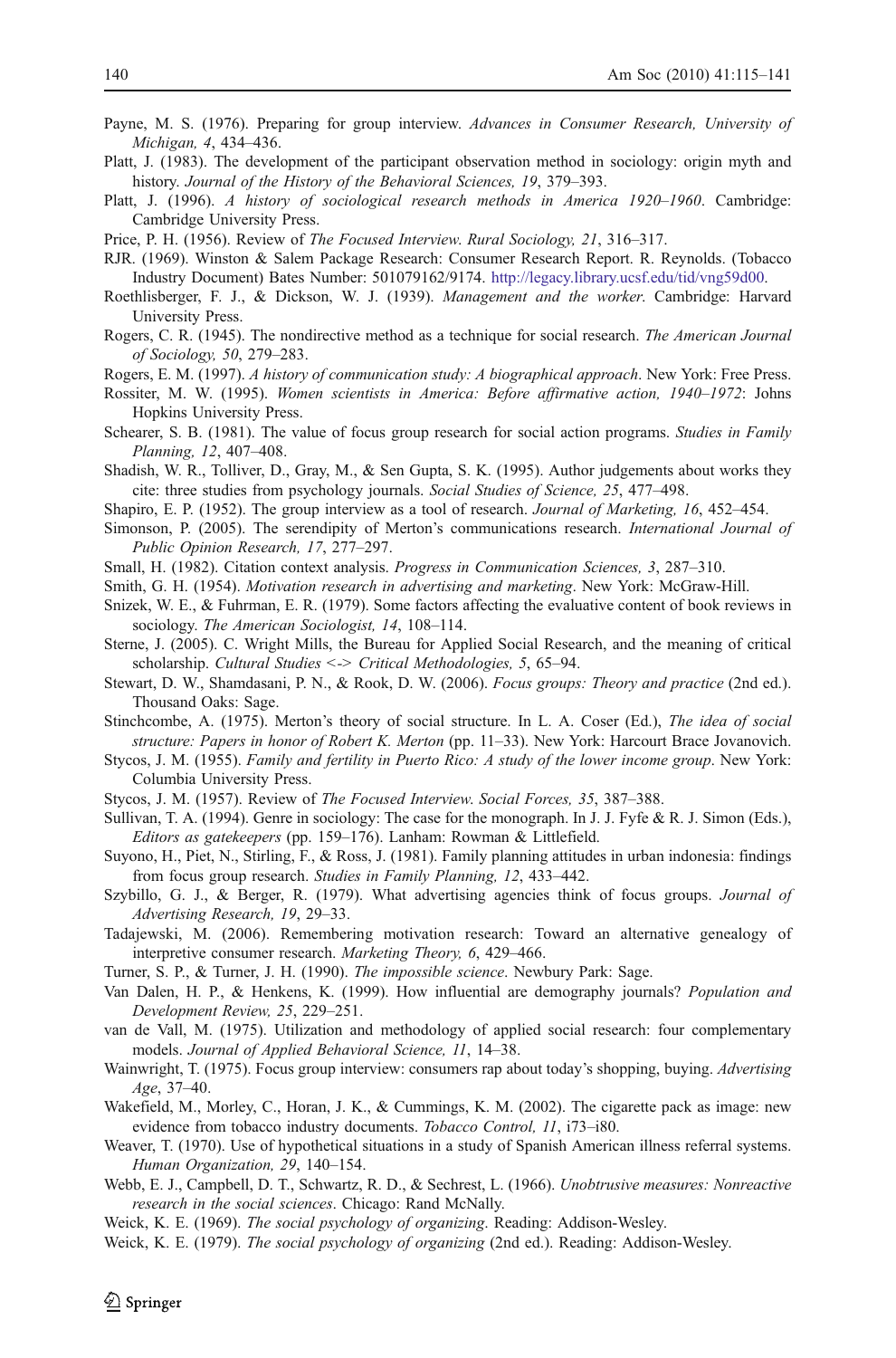- Wineburg, S. S., & Shulman, L. S. (1990). The self-fulfilling prophecy: Its genesis and development in American education. In J. Clark, C. Modgil, & S. Modgil (Eds.), Robert K. Merton: Consensus and controversy (pp. 261–279). London: Falmer Press.
- Woodward, J. L., Hofler, D., Haviland, F., Hyman, H., Peterman, J., & Rosten, H. (1950). Depth interviewing. Journal of Marketing, 14, 721–724.
- Yoell, W. A. (1974). How useful is focus group interviewing? Not very... post-interviews reveal. Marketing Review, 29, 15–19.

Young, C. E. (2001). A short history of television copytesting. In Ameritest.